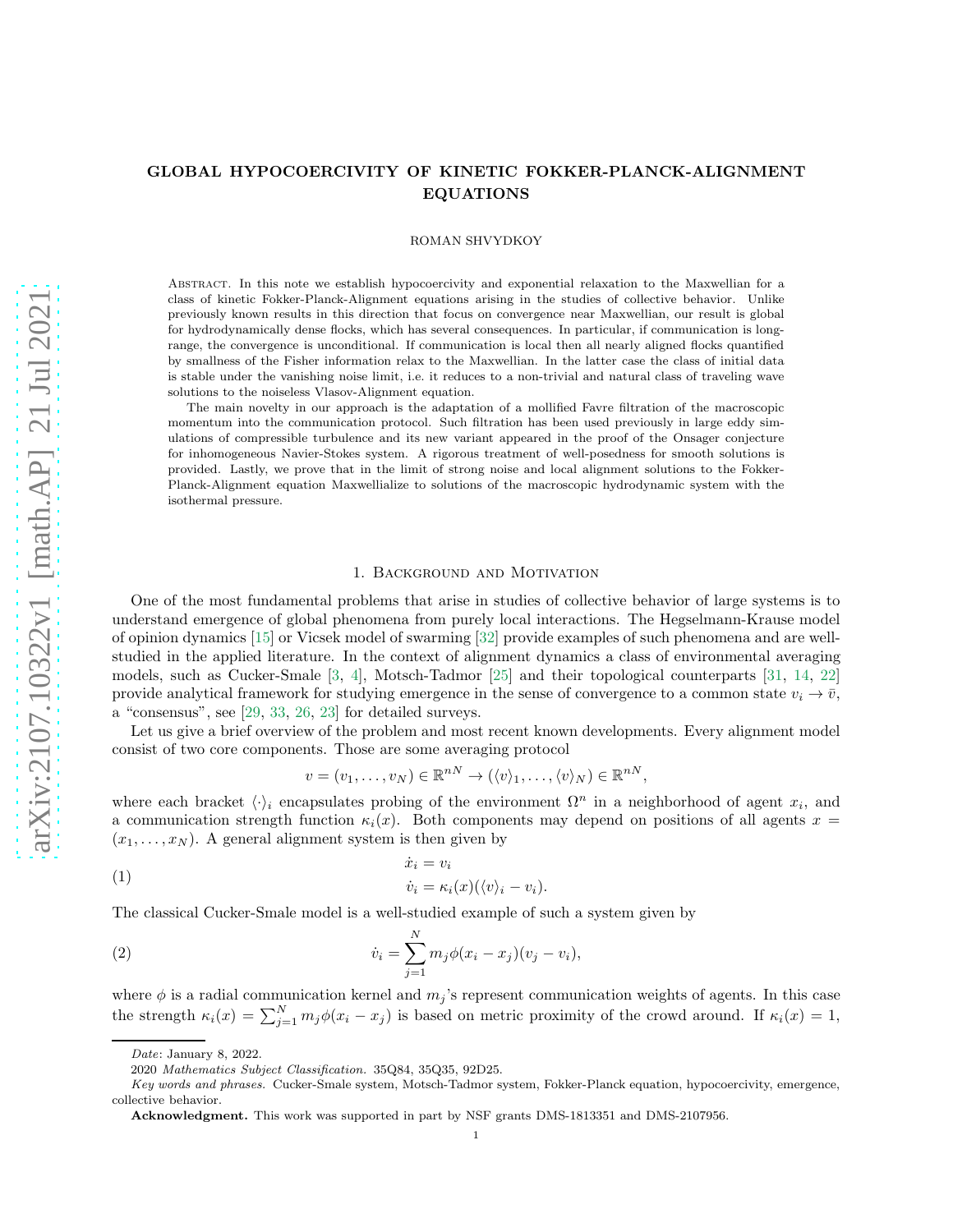one obtains the Motsch-Tadmor pure averaging model

<span id="page-1-3"></span>(3) 
$$
\dot{v}_i = \langle v \rangle_i - v_i, \qquad \langle v \rangle_i = \frac{\sum_{j=1}^N m_j \phi(x_i - x_j) v_j}{\sum_{k=1}^N m_k \phi(x_i - x_k)}.
$$

In both cases, exponential alignment is achieved under long range fat-tail condition  $\int_0^\infty \phi(r) dr = \infty$ , see [\[3,](#page-18-0) [13,](#page-19-10) [26\]](#page-19-8).

Under local averaging rules it is generally impossible to achieve alignment by an obvious counterexample: if  $\Omega^n = \mathbb{R}^n$  one simply sends two agents in opposite directions, and if  $\Omega^n$  is periodic  $\mathbb{T}^n$  one can send two agents along perpendicular geodesics with relatively rational velocities so that the agents never approach each other closer than a communication range r<sup>0</sup> ≪ 1 resulting in a so called *locked state*. Both counterexamples can be ruled out assuming graph-connectivity of the flock at scale  $r_0$ . If the flock is nearly aligned and initially connected such an assumption will propagate in time resulting in exponential alignment, see [\[29,](#page-19-6) [24\]](#page-19-11) and references therein.

In what follows we will restrict ourselves to the periodic environment  $\Omega^n = \ell \mathbb{T}^n$  to focus more on the dynamics in the bulk of a flock, and to avoid technical issues related to confinement, see however [\[28,](#page-19-12) [34\]](#page-19-13). We will also be interested in large systems,  $N \to \infty$ , which support kinetic description via a mean-field limit, see [\[13\]](#page-19-10),

(4) 
$$
f_t + v \cdot \nabla_x f = \nabla_v (\kappa(x)(v - \langle u \rangle) f).
$$

Here,  $\langle u \rangle$  is the corresponding averaging operation of the macroscopic velocity field, and  $\kappa(x)$  is the limiting communication strength. For example, in the CS case,  $\kappa(x) = \phi * \rho := \rho_{\phi}$  and  $\langle u \rangle = \frac{(u\rho)_{\phi}}{\rho_{\phi}}$  $\frac{\mu \rho_{\phi}}{\rho_{\phi}}$ , where  $\rho$  and  $u\rho$ are the macroscopic density and momentum,

$$
\rho(x) = \int_{\mathbb{R}^n} f(x, v) dv, \qquad u\rho(x) = \int_{\mathbb{R}^n} v f(x, v) dv.
$$

The issue of locked states becomes the primary obstacle for global alignment on the periodic domain. Such states are highly unlikely as they form a negligible set of data. So, it is conceivable that a deterministic approach can be successful in proving emergence for generic initial conditions, however this has only been done in 1D, [\[5\]](#page-18-2), where dimensional restrictions are severe. A more natural approach is to disrupt locked states by incorporating a small properly scaled noise

(5) 
$$
\dot{v}_i = \kappa_i(x)(\langle v \rangle_i - v_i) + \sqrt{2\sigma\kappa_i(x)}\dot{W}_i,
$$

where  $W_i$ 's are independent Brownian motions in  $\mathbb{R}^n$ . The mean-field limit of solutions satisfies a Fokker-Planck-Alignment equation (although such limit has be verified for each particular model, see for example [\[27\]](#page-19-14) and references therein)

<span id="page-1-0"></span>(6) 
$$
f_t^{\sigma} + v \cdot \nabla_x f^{\sigma} = \sigma \kappa(x) \Delta_v f^{\sigma} + \nabla_v (\kappa(x) (v - \langle u^{\sigma} \rangle) f^{\sigma}).
$$

Since any noise disrupts the occurance of locked states we anticipate that they would play no role in the long time dynamics of [\(6\)](#page-1-0). So, the expected behavior as  $t \to \infty$  would be the same as for the linear Fokker-Planck equation which is a relaxation to the global Maxwellian

<span id="page-1-1"></span>(7) 
$$
f^{\sigma} \to \mu_{\sigma,\bar{u},M} = \frac{M}{|\Omega^n|(2\pi\sigma)^{n/2}}e^{-\frac{|v-\bar{u}|^2}{2\sigma}},
$$

where  $\bar{u}$  is some constant velocity vector, and M is the total mass. If such a convergence holds true, then the alignment of the original system can be recovered in the limit of vanishing noise  $\sigma \to 0$ :

(8) 
$$
\lim_{\sigma \to 0} \lim_{t \to \infty} f^{\sigma}(t) = \frac{M}{|\Omega^n|} \delta_{v=\bar{u}} \otimes dx.
$$

This program has seen partial success. In [\[7\]](#page-18-3) Duan, Fornasier, and Toscani proved relaxation [\(7\)](#page-1-1) in the Cucker-Smale case for the near-Maxwellian initial data  $f_0$  in the strong Sobolev metric,

<span id="page-1-2"></span>(9) 
$$
f = \mu_{1,\bar{u},M} + g\sqrt{\mu_{1,\bar{u},M}}, \qquad ||g_0||_{H^k(\Omega^n \times \mathbb{R}^n)} \leq \varepsilon,
$$

for some small  $\varepsilon > 0$ . Although in this case the alignment term  $\kappa(x)\langle u \rangle = (u\rho)_{\phi}$  is smooth, which avoids issues with well-posedness, the system does not have a globally decaying Lyapunov function – entropy. A similar result was alluded to in [\[7\]](#page-18-3) for the Motsch-Tadmor case, which also suffers from the lack of entropy. More recently, Choi [\[2\]](#page-18-4) demonstrated the limit [\(7\)](#page-1-1) for purely local Motsch-Tadmor model where  $\kappa = 1$  and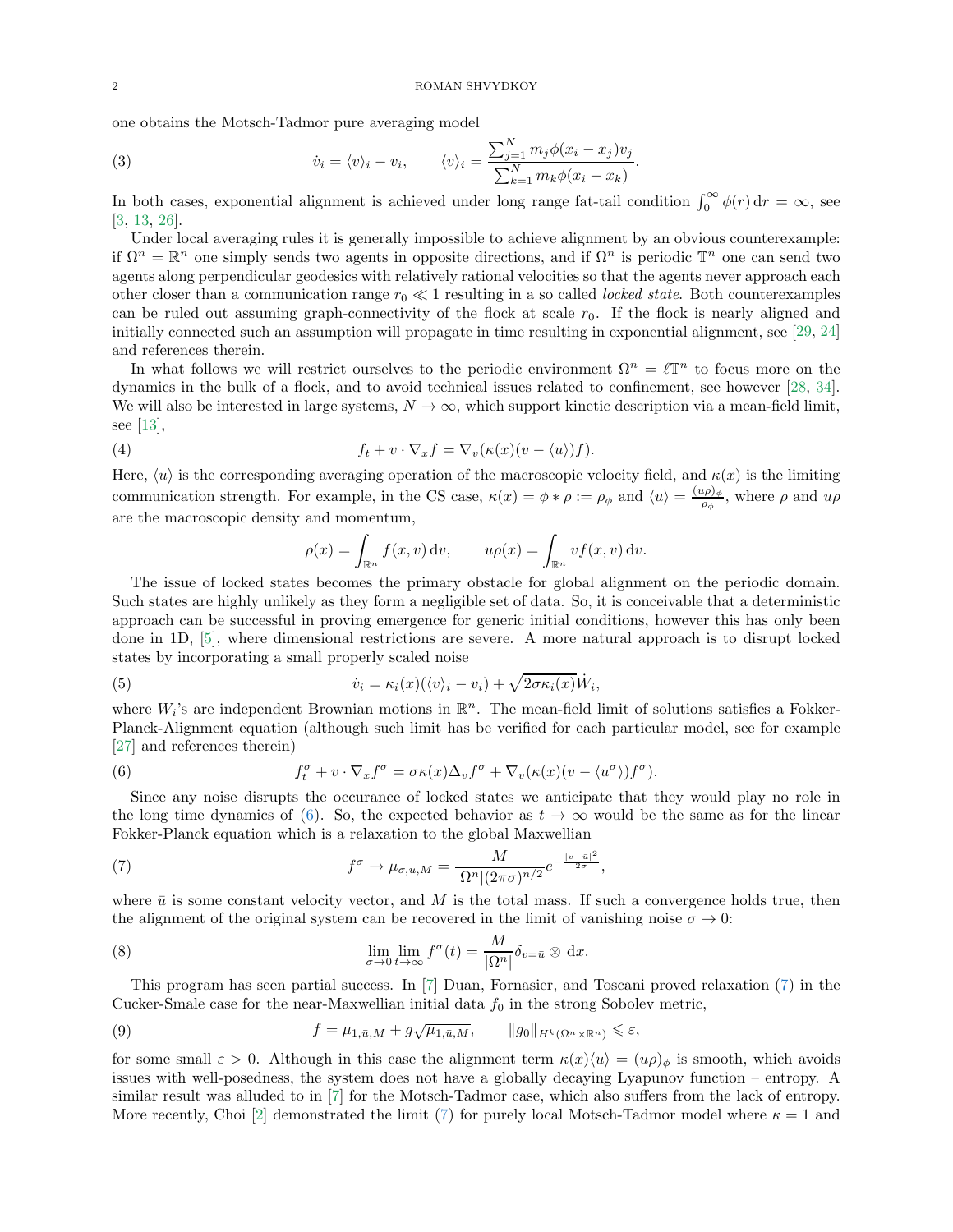$\phi = \delta_0$ , i.e.  $\kappa \langle u \rangle = u$ . The limit as  $\phi \to \delta_0$  was justified in [\[18\]](#page-19-15). In this case the equation has an entropy, but the fully nonlinear nature of the alignment force requires delicate energy estimates. The result is proved for the same near-Maxwellian data [\(9\)](#page-1-2) and convergence holds exponentially fast on the torus.

Both of these results are largely inspired by techniques developed for collisional models, [\[6,](#page-18-5) [12\]](#page-19-16), where the perturbative analysis is adapted to dealing with the particular structure of nonlinear averaging. For alignment models, however, such issues seem to be more of a technical origin rather than related to any specific phenomenological obstruction mentioned earlier. So, our goal in this present work is to fulfill the need for a global relaxation result departing from the near-Maxwellian settings [\(9\)](#page-1-2) and relying instead on the natural characteristics of the flock such as connectivity or communication.

Let us assume that  $\phi \in C^{\infty}(\Omega^n)$  is a convolution type communication kernel on the periodic domain  $\Omega^n = \ell \mathbb{T}^n$  satisfying

<span id="page-2-3"></span>(10) 
$$
\int_{\Omega^n} \phi(x) dx = 1, \qquad \phi(x) \geqslant c_0 1_{|x| < r_0}.
$$

We call  $\phi$  *global* if  $\phi$  is bounded from below on the domain, i.e.  $r_0 = \text{diam } \Omega^n$ .

To state the particular kinetic model we will be interested in, we define the following density-weighted filtration of the macroscopic field  $u$ :

(11) 
$$
u_{\phi,\rho} = (u_{\mathcal{F}})_{\phi}, \qquad u_{\mathcal{F}} = \frac{(u\rho)_{\phi}}{\rho_{\phi}}.
$$

The expression for  $u_F$  is exactly the macroscopic analogue of the Motsch-Tadmor averaging. In fact, in the compressible turbulence this is known as the Favre filtration, see [\[8\]](#page-18-6), used for large eddy simulations. One of the notable properties of the Favre filtration is that the mollified density satisfies the continuity equation relative to  $u_F$ ,

<span id="page-2-4"></span><span id="page-2-0"></span>
$$
\partial_t \rho_{\phi} = \nabla \cdot (u_{\mathrm{F}} \rho_{\phi}),
$$

which makes it more accessible numerically. The extra mollification that defines our averaging protocol [\(11\)](#page-2-0) makes it suitable for a number of applications. First, it was implemented in the proof of the energy conservation for solutions of inhomogeneous Navier-Stokes system in the Onsager-critical spaces, see [\[19\]](#page-19-17) (although defined in terms of Littlewood-Paley projections). In the context of alignment models it was instrumental in extending Figalli and Kang's hydrodynamic limit result, [\[9\]](#page-18-7), to flocks with finite support, see [\[29\]](#page-19-6). The mean-field limit of the discrete system

<span id="page-2-1"></span>(12) 
$$
\dot{v}_i = \langle v \rangle_i - v_i, \qquad \langle v \rangle_i = \int_{\Omega^n} \phi(x_i - y) \frac{\sum_{j=1}^N m_j \phi(y - x_j) v_j}{\sum_{k=1}^N m_k \phi(y - x_k)} dy
$$

to the corresponding Vlasov-Alignment model

(13) 
$$
\partial_t f + v \cdot \nabla_x f = \nabla_v ((v - u_{\phi, \rho}) f)
$$

was also justified in [\[29\]](#page-19-6). A notable distinction between [\(12\)](#page-2-1) and the Motsch-Tadmor model [\(3\)](#page-1-3) is that the averaged version preserves the total momentum, and hence, the limiting velocity  $\bar{u}$  is determined directly from the initial condition.

With the added noise we arrive at the following Fokker-Planck-Alignment equation which will be the main object of our study

(14) 
$$
\partial_t f + v \cdot \nabla_x f = \sigma \Delta_v f + \nabla_v ((v - u_{\phi, \rho}) f).
$$

Thanks to the new averaging protocol the model possesses a number of remarkable properties including global hypocoercivity, which enables us to establish a general relaxation result. We describe it in the next section.

#### <span id="page-2-2"></span>2. Main results

The Fokker-Planck-Alignment equation [\(14\)](#page-2-2), FPA for short, obeys two conservation laws – mass and momentum

$$
\bar{u} = \frac{1}{M} \int_{\Omega^n \times \mathbb{R}^n} v f(x, v) \, dx \, dv, \qquad M = \int_{\Omega^n \times \mathbb{R}^n} f(x, v) \, dx \, dv.
$$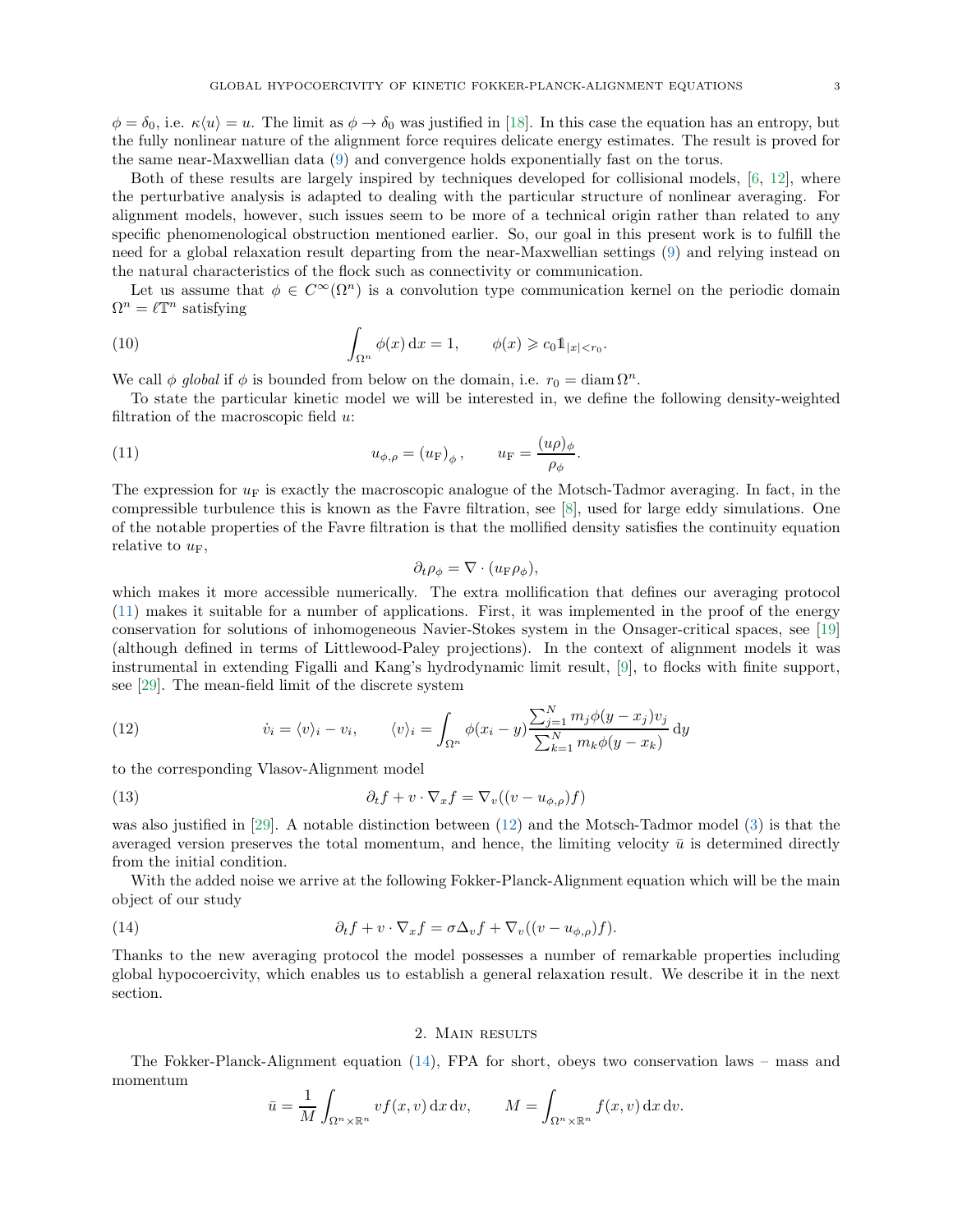Thus, the macroscopic limiting parameters of the model are determined by the initial values. The model also possesses a Lyapunov function – relative entropy which we address in detail in Section [3.](#page-4-0) In addition, the model is locally well-posed in weighted Sobolev classes

<span id="page-3-5"></span>
$$
H_s^k(\Omega^n \times \mathbb{R}^n) = \left\{ f : \|f\|_{H_s^k}^2 = \int_{\Omega^n \times \mathbb{R}^n} (1+|v|^2)^{s/2} |\partial_{x,v}^k f|^2 \, \mathrm{d}x \, \mathrm{d}v < \infty \right\},
$$

for hydrodynamically dense flocks,  $\rho_{\phi} > 0$ , which we will prove in the Appendix. The latter is necessary to define the filtration  $u_{\phi,\rho}$ , and in fact, implies that  $u_{\phi,\rho} \in C^{\infty}$ . Moreover, the solutions will not blowup as long as  $\rho_{\phi}$  remains positive. In particular, if  $\phi$  is global, then  $\rho_{\phi} \geq M \min \phi$ , and in the case the FPA is globally well-posed.

We will need a more quantitative definition of the hydrodynamic density.

<span id="page-3-6"></span>**Definition 2.1.** We say that the flock is *uniformly hydrodynamically dense* at a scale  $r > 0$  if there exists an adimensional  $\delta > 0$  such that

(15) 
$$
\inf_{t>0, x \in \Omega^n} \frac{1}{M} \int_{|x-\xi| < r} \rho(\xi, t) \, d\xi \geq \delta.
$$

Note that if a flock is dense at scale r', it is dense at any larger scale  $r'' > r'$ , and every flock is trivially dense at the global scale  $r = \text{diam }\Omega^n$ . It is also clear that every part of a dense flock can be connected by a graph with legs of size  $\lt r$ . In fact, dense flocks are also automatically chain connected at scale r in the sense defined in [\[24\]](#page-19-11). If  $r = r_0$ , where  $r_0$  is the communication range [\(10\)](#page-2-3), then clearly

<span id="page-3-4"></span>(16) 
$$
\rho_{\phi} \geqslant c(\delta, c_0, r_0) > 0.
$$

Our main result states that all that is required for solutions to relax is hydrodynamic density at a scale smaller than communication range  $r_0$ .

<span id="page-3-2"></span>**Theorem 2.2.** Suppose  $f \in H_s^k$  is a classical global solution to [\(14\)](#page-2-2),  $\sigma < \sigma_0$ , which is uniformly hydro*dynamically dense at a scale* r < r0*. Then* f *relaxes to the corresponding Maxwellian at an exponential rate*

<span id="page-3-0"></span>(17) 
$$
||f(t) - \mu_{\sigma,\bar{u},M}||_{L^1(\Omega^n \times \mathbb{R}^n)} \leqslant c_1 Me^{-c_2 \sigma^{1/2}t},
$$

*for some*  $c_1, c_2 > 0$  *depending only on the parameters*  $\delta, r, r_0, \sigma_0$ , and  $\Omega^n, \phi$ .

As we noted earlier both hydrodynamic density and global well-posedness follow automatically for global communication kernels. So, in this case we obtain an unconditional result.

Corollary 2.3. If communication  $\phi$  is global on  $\Omega^n$ , then the Fokker-Planck-Alignment equation [\(14\)](#page-2-2) is globally well-posed in  $H_s^k(\Omega^n \times \mathbb{R}^n)$  and any solution satisfies [\(17\)](#page-3-0).

Next, we isolate a class of solutions that remain hydrodynamically dense if initially so. Let us consider the full Fisher information associated with a distribution f:

(18) 
$$
\mathcal{I}(f) = \int_{\Omega^n \times \mathbb{R}^n} \frac{|\sigma \nabla_v f + (v - \bar{u})f|^2 + \sigma |\nabla_x f|^2}{f} dv dx.
$$

<span id="page-3-3"></span>**Theorem 2.4.** *There is are constants*  $\varepsilon$ ,  $c_1$ ,  $c_2 > 0$  *depending only on*  $\Omega^n$  *and*  $\phi$  *such that if*  $f_0 \in H_s^k$  *satisfies* (19)  $\mathcal{I}(f_0) \leq \varepsilon \sigma M$ ,

*then there exists a unique global solution*  $f \in L^{\infty}_{loc}(\mathbb{R}^+; H^k_s)$  *to* [\(14\)](#page-2-2) *with*  $f(0) = f_0$ *. Such solution will relax to the corresponding Maxwellian at an exponential rate* [\(17\)](#page-3-0)*.*

Let us discuss the meaning of the smallness condition [\(19\)](#page-3-1). By the classical log-Sobolev inequality the Fisher information dominates, and scales like, the relative entropy

(20) 
$$
\mathcal{I}(f_0) \geq \sigma \int_{\Omega^n \times \mathbb{R}^n} f_0 \log \frac{f_0}{\mu_{\sigma, \bar{u}, M}} dv dx,
$$

which in turn by the Csiszár-Kullback inequality dominates, and scales like, the  $L^1$ -norm of the difference

<span id="page-3-7"></span><span id="page-3-1"></span>
$$
\geqslant \frac{c\sigma}{M} \|f_0 - \mu_{\sigma,\bar u,M}\|_{L^1}^2.
$$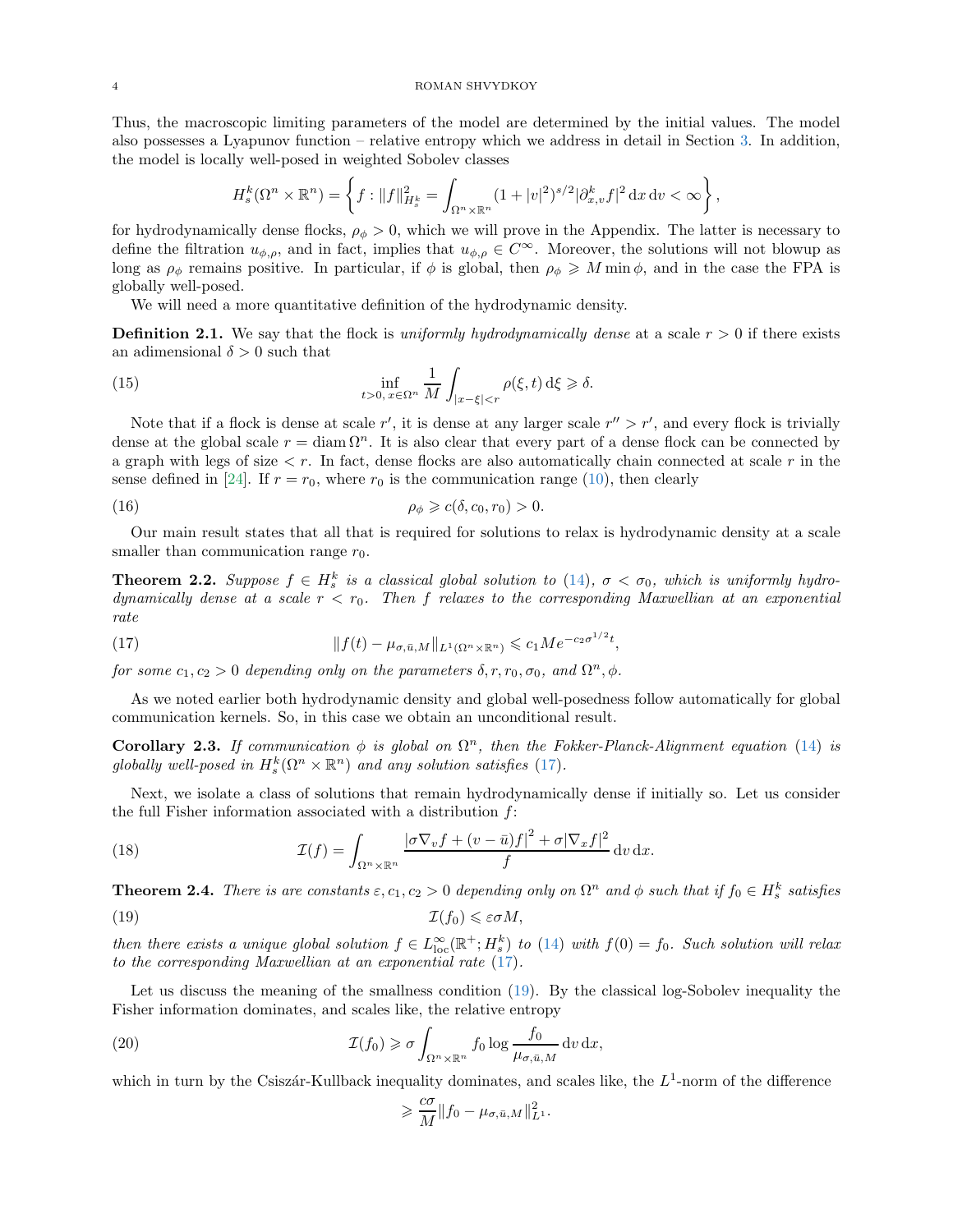So, our condition [\(19\)](#page-3-1) expresses a weaker form of proximity to Maxwellian than [\(9\)](#page-1-2). Additionally, in the limit as  $\sigma \to 0$ , the condition [\(19\)](#page-3-1) does not degenerate into  $f_0 = \frac{M}{|\Omega^n|} \delta_{v=\bar{u}} \otimes dx$ . In fact, for the ansatz  $f_0 = \rho_0(x)\mu_{\sigma,\bar{u},M}(v)$ , [\(19\)](#page-3-1) translates into a  $\sigma$ -independent inequality

$$
\int_{\Omega^n} |\nabla_x \sqrt{\rho_0}|^2 \, \mathrm{d}x \leqslant \varepsilon,
$$

which expresses a measure of flatness of the initial density. Thus, in the limit as  $\sigma \to 0$ , condition [\(19\)](#page-3-1) still holds for a non-trivial class of data  $f_0 = \rho_0(x)\delta_{v=\bar{u}}$ , which in fact produce the natural traveling wave solutions to the noiseless Vlasov equation [\(13\)](#page-2-4),  $f = \rho_0(x - t\bar{u})\delta_{v=\bar{u}}$ , the so called flocking states, see [\[30\]](#page-19-18). In fact, these would be solutions for any profile  $\rho_0$ , which suggests that there might be a room for improvement in condition [\(19\)](#page-3-1).

The proof of Theorem [2.2](#page-3-2) and [2.4](#page-3-3) is focused on establishing the global hypocoercivity property of the FPA in the entropic settings. The general methodology follows Villani's treatment of the linear Fokker-Planck equation [\[34\]](#page-19-13) where the equation for the distribution  $h = f/\mu$  is represented as a sum of the degenerate dissipative, transport and, in our case, alignment components

$$
\partial_t h = -\sigma A^* A h - B h + A^*(u_{\phi,\rho} h),
$$

see Section [4](#page-6-0) for notation. The main idea is to modify the Fisher information  $\mathcal I$  to include a properly scaled cross-product term

<span id="page-4-1"></span>
$$
\mathcal{I}_{xv}(h) = \sigma^{3/2} \int_{\Omega^n \times \mathbb{R}^n} \frac{\nabla_x h \cdot \nabla_v h}{h} d\mu,
$$

and let the transport B compensate for the lack of dissipation in  $A^*A$ . The new information  $\tilde{\mathcal{I}} = \mathcal{I} + \mathcal{I}_{xv} \sim \mathcal{I}$ in combination with the relative entropy  $\mathcal H$  forms a global Lyapunov function satisfying

(21) 
$$
\frac{\mathrm{d}}{\mathrm{d}t}\left[c_1\mathcal{H}+\tilde{\mathcal{I}}\right] \leqslant -c_2\sigma^{1/2}\left[c_1\mathcal{H}+\tilde{\mathcal{I}}\right].
$$

An application of the Csiszan-Kullback inequality yields the desired result.

It is in the proof of [\(21\)](#page-4-1) where the special choice of filtration  $u_{\phi,\rho}$  starts to play a crucial role. Specifically, the non-linear alignment term  $A^*(u_{\phi,\rho}h)$  interacts in a particular way with the Fokker-Planck component and the entropy depletion terms to produce cancellations necessary for the global rather than near-Maxwellian coercivity. We will provide full details of this computation although the reader will notice that the Fokker-Planck part is a more explicit form of Villani's abstract argument [\[34\]](#page-19-13), which also appeared in more general Riemannian settings in [\[1\]](#page-18-8).

Finally, in Section [5](#page-12-0) we provide a rigorous derivation of the corresponding isentropic Euler-Alignment system

(22) 
$$
\rho_t + \nabla \cdot (u\rho) = 0
$$

$$
(\rho u)_t + \nabla \cdot (\rho u \otimes u) + \nabla \rho = \rho (u_{\phi, \rho} - u)
$$

as the hydrodynamic limit of solutions to the strong noise/local alignment kinetic FPA [\(48\)](#page-12-1). The classical Cucker-Smale case was settled previously by Karper, Mellet, and Trivisa in [\[17\]](#page-19-19). Here we take a more direct approach by accessing the full kinetic relative entropy rather than the macroscopic one, which enables us to provide a more economical argument.

# 3. Entropy and Energy

<span id="page-4-0"></span>Let us make a few assumptions that will simplify to the notation. By the Galilean invariance

<span id="page-4-2"></span>
$$
f(t, x, v) \to f(t, x + tV, v + V),
$$

we can assume that the total momentum is zero,  $\bar{u} = 0$ . Since the equation is 0-homogeneous in f, we can assume that the total mass of the flock is given by  $M = |\Omega^n|$ . So, the corresponding Maxwellian is given by

(23) 
$$
\mu = \frac{1}{(2\pi\sigma)^{n/2}}e^{-\frac{|v|^2}{2\sigma}}.
$$

Let us now introduce several key quantities. The central quantity is the relative entropy

(24) 
$$
\mathcal{H}(f|\mu) = \sigma \int_{\Omega^n \times \mathbb{R}^n} f \log \frac{f}{\mu} dv dx,
$$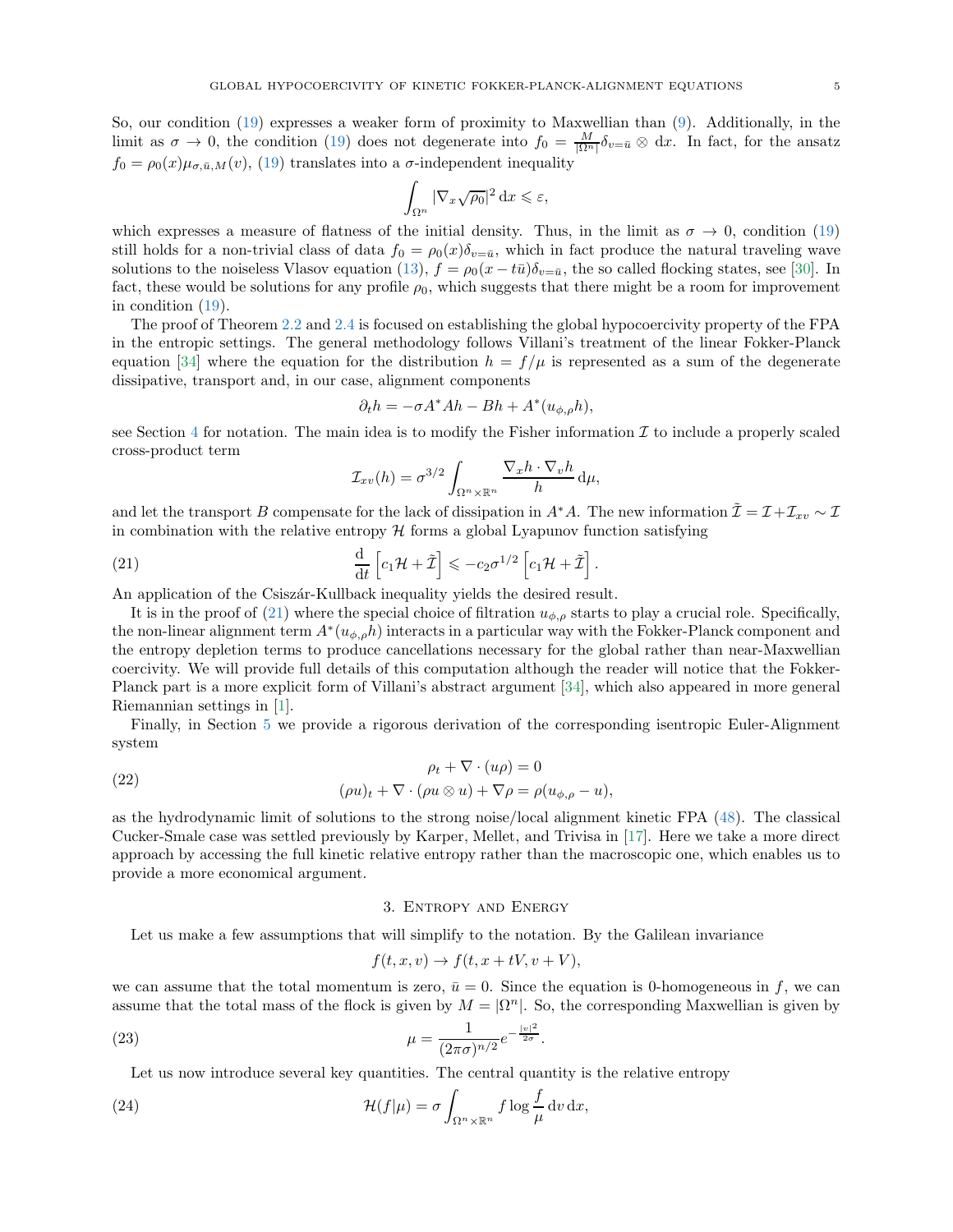or more explicitly,

$$
\mathcal{H}(f|\mu) = \sigma \int_{\Omega^n \times \mathbb{R}^n} f \log f \, dv \, dx + \frac{1}{2} \int_{\Omega^n \times \mathbb{R}^n} |v|^2 f \, dv \, dx + \sigma |\Omega^n| \frac{n}{2} \log(2\pi\sigma).
$$

According to the Csiszár-Kullback inequality we have

(25) 
$$
c\|f - \mu\|_1^2 \leq \mathcal{H}(f|\mu).
$$

So, to prove Theorem [2.2](#page-3-2) it suffices to establish an exponential bound on the entropy itself.

We will work with a hierarchy of energies<sup>[1](#page-5-0)</sup>:

$$
E = \int_{\Omega^n \times \mathbb{R}^n} |v|^2 f \, dv \, dx,
$$
  

$$
\mathcal{E} = \int_{\Omega^n} \rho |u|^2 \, dx,
$$
  

$$
\mathcal{E}_{\phi} = \int_{\Omega^n} \frac{(u\rho)_{\phi}^2}{\rho_{\phi}} \, dx,
$$
  

$$
\mathcal{E}_{\phi\phi} = \int_{\Omega^n} \rho |u_{\phi,\rho}|^2 \, dx.
$$

*Claim* 3.1*.* We have

(26)  $\mathcal{E}_{\phi\phi} \leqslant \mathcal{E}_{\phi} \leqslant \mathcal{E}_{\phi} \leqslant \mathcal{E} \leqslant E.$ 

The last inequality is the classical maximization principle. The rest follow by application of the Hölder and Minkowski inequalities.

The difference between the two mollified macroscopic energies will play a special role in the analysis,

<span id="page-5-4"></span><span id="page-5-3"></span>
$$
\mathcal{A}=\mathcal{E}_{\phi}-\mathcal{E}_{\phi\phi}.
$$

It represents a quantitative measure for alignment for the Favre filtered field  $u_F$  as will be elaborated in Lemma [4.4.](#page-10-0)

Next, for a macroscopic field  $u$  we consider the partial Fisher information centered at  $u$ 

(27) 
$$
\mathcal{I}_{vv}(f,u) = \int_{\Omega^n \times \mathbb{R}^n} \frac{|\sigma \nabla_v f + (v - u)f|^2}{f} dv dx.
$$

Pertaining to the situation when  $u = u_{\phi,\rho}$  we observe the identity which follows by a simple expansion of the numerator:

(28) 
$$
\mathcal{I}_{vv}(f, u_{\phi,\rho}) = \mathcal{I}_{vv}(f,0) + \mathcal{E}_{\phi\phi} - 2\mathcal{E}_{\phi}.
$$

Lemma 3.2. *We have the following two forms of the entropy law:*

<span id="page-5-1"></span>(29) 
$$
\frac{d}{dt} \mathcal{H}(f|\mu) = -\mathcal{I}_{vv}(f, u_{\phi,\rho}) - \mathcal{A},
$$

<span id="page-5-2"></span>(30) 
$$
\frac{d}{dt}\mathcal{H}(f|\mu) = -\mathcal{I}_{vv}(f,0) + \mathcal{E}_{\phi}.
$$

The proof of  $(29)$  goes by a direct verification. Then  $(30)$  follows from  $(29)$  and  $(28)$ .

From [\(29\)](#page-5-1) we can see that the FPA equation has a globally decaying entropy. One not so obvious consequence of this is that the full energy  $E$  by itself remains uniformly bounded. To see that one has to circumvent the issue of fact that the Boltzmann functional  $\int f \log f \, dx \, dv$  is not sign-definite. This was addressed in [\[10\]](#page-18-9) by showing that there is an absolute constant  $C > 0$  such that

<span id="page-5-5"></span>
$$
\int_{\Omega^n \times \mathbb{R}^n} |f \log f| \, \mathrm{d}x \, \mathrm{d}v \leqslant \int_{\Omega^n \times \mathbb{R}^n} f \log f \, \mathrm{d}x \, \mathrm{d}v + \frac{1}{4} \int_{\Omega^n \times \mathbb{R}^n} |v|^2 f \, \mathrm{d}x \, \mathrm{d}v + C \leqslant C'_{\sigma} \mathcal{H} + C''_{\sigma}.
$$

So, the energy alone is also bounded,

(31) 
$$
E(t) \leq C'_{\sigma} \mathcal{H}_0 + C''_{\sigma}, \qquad \forall t > 0.
$$

From version [\(30\)](#page-5-2) of the law, which links the information directly to  $\mu$ , see next section, we can identify two major obstacles in establishing coercivity directly – the traditional lack of dissipation in the x-variable, and an

<span id="page-5-0"></span><sup>&</sup>lt;sup>1</sup>We intentionally leave out the  $\frac{1}{2}$  factor in order to simply formulas that follow.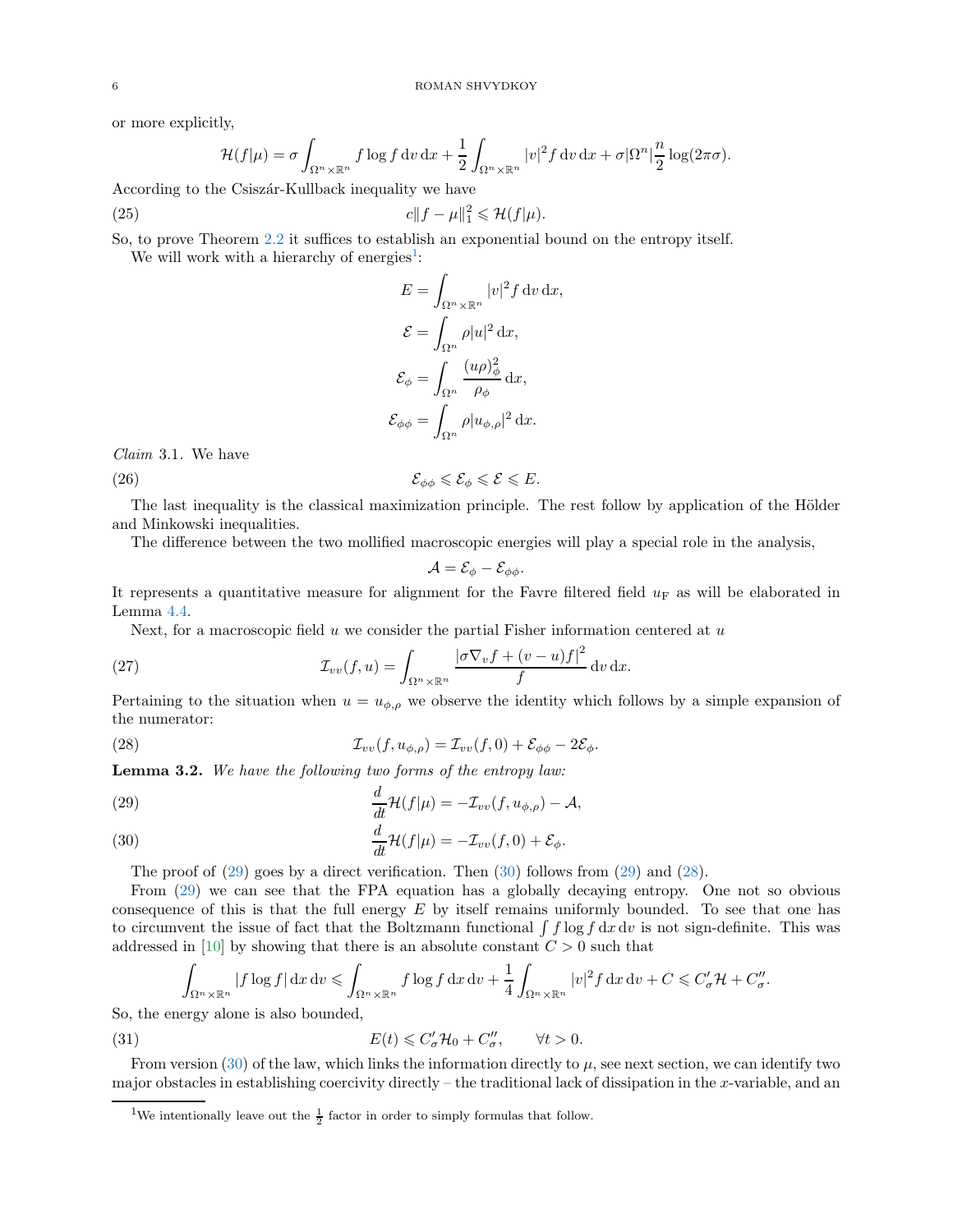<span id="page-6-0"></span>additional macroscopic energy that comes from the alignment force. The two will be handled simultaneously in the next section.

#### 4. Hypocoercivity

We now get to the main proof of Theorems [2.2](#page-3-2) and [2.4.](#page-3-3)

It is more technically convenient to recast the FPA equation in terms of the renormalized distribution  $h = \frac{f}{\mu}$ , which satisfies

(32) 
$$
h_t + v \cdot \nabla_x h = \sigma \Delta_v h - v \cdot \nabla_v h - u_{\phi, \rho} \cdot \nabla_v h + \sigma^{-1} (u_{\phi, \rho} \cdot v) h.
$$

The Fokker-Planck part of the equation [\(32\)](#page-6-1) has the traditional structure of an evolution semigroup given by the generator

<span id="page-6-1"></span>
$$
L = \sigma A^* A + B, \qquad B = v \cdot \nabla_x, \quad A = \nabla_v, \quad A^* = (\sigma^{-1} v - \nabla_v) \cdot.
$$

Here the adjoint is understood with respect to the inner product of the weighted space  $L^2(\mu)$ :

$$
\langle g_1 g_2 \rangle = \int_{\Omega^n \times \mathbb{R}^n} g_1 g_2 \, \mathrm{d}\mu, \quad \mathrm{d}\mu = \mu \, \mathrm{d}v \, \mathrm{d}x.
$$

The nonlinear alignment part can be represented in terms of the action of  $A^*$ :

$$
A^*(u_{\phi,\rho}h) = -u_{\phi,\rho} \cdot \nabla_v h + \sigma^{-1}(u_{\phi,\rho} \cdot v)h.
$$

Thus, [\(32\)](#page-6-1) can be written concisely as

(33) 
$$
h_t = -Lh + A^*(u_{\phi,\rho}h).
$$

We now rewrite all the entropic quantities in terms of  $h$ :

$$
\mathcal{H}(h) = \sigma \int_{\Omega^n \times \mathbb{R}^n} h \log h \, \mathrm{d}\mu, \quad \mathcal{I}_{vv}(h) = \mathcal{I}_{vv}(f, 0) = \sigma^2 \int_{\Omega^n \times \mathbb{R}^n} \frac{|\nabla_v h|^2}{h} \, \mathrm{d}\mu,
$$

and consider two additional information functionals

$$
\mathcal{I}_{xv}(h) = \sigma^{3/2} \int_{\Omega^n \times \mathbb{R}^n} \frac{\nabla_x h \cdot \nabla_v h}{h} d\mu, \quad \mathcal{I}_{xx}(h) = \sigma \int_{\Omega^n \times \mathbb{R}^n} \frac{|\nabla_x h|^2}{h} d\mu.
$$

Recall that the sum  $\mathcal{I} = \mathcal{I}_{vv} + \mathcal{I}_{xx}$  constitutes the full Fisher information and, by the classical (rescaled) log-Sobolev inequality, see [\[11\]](#page-18-10), controls the relative entropy:

(34) 
$$
\mathcal{I}(h) \geq \lambda \mathcal{H}(h),
$$

where  $\lambda > 0$  is independent of  $\sigma$ .

In the following three lemmas we will calculate evolution laws for each of the information functionals. As will be seen, the alignment component has some remarkable cancellations and interacts closely with the Fokker-Planck part. We also protocol dependence on  $\sigma$  which is essential in proving Theorem [2.4](#page-3-3) later.

Lemma 4.1. *We have*

<span id="page-6-2"></span>
$$
\frac{d}{dt}\mathcal{I}_{vv}(h) = -2\sigma^3 \mathcal{D}_{vv} - 2\mathcal{I}_{vv} - 2\sigma^{1/2} \mathcal{I}_{xv} + 2\sigma \mathcal{E}_{\phi},
$$

*where*

$$
\mathcal{D}_{vv} = \langle h | \nabla_v^2 \bar{h} |^2 \rangle, \qquad \bar{h} = \log h.
$$

*Proof.* Let us write  $\mathcal{I}_{vv} = \langle \nabla_v h, \nabla_v \overline{h} \rangle$ . Computing the derivative we obtain

$$
\frac{1}{\sigma^2} \frac{d}{dt} \mathcal{I}_{vv} = 2 \langle \nabla_v h_t \cdot \nabla_v \bar{h} \rangle - \langle |\nabla_v \bar{h}|^2 h_t \rangle = -2\sigma \langle \nabla_v A^* A h \cdot \nabla_v \bar{h} \rangle + \sigma \langle |\nabla_v \bar{h}|^2 A^* A h \rangle \n- 2 \langle \nabla_v B h \cdot \nabla_v \bar{h} \rangle + \langle |\nabla_v \bar{h}|^2 B h \rangle \n+ 2 \langle \nabla_v A^* (u_{\phi,\rho} h) \cdot \nabla_v \bar{h} \rangle - \langle |\nabla_v \bar{h}|^2 A^* (u_{\phi,\rho} h) \rangle \n= J_A + J_B + J_u.
$$

Let us start with the A-part. Observe that

$$
\partial_{v_i}(A^*Ah) = A^*Ah_{v_i} + \sigma^{-1}h_{v_i}.
$$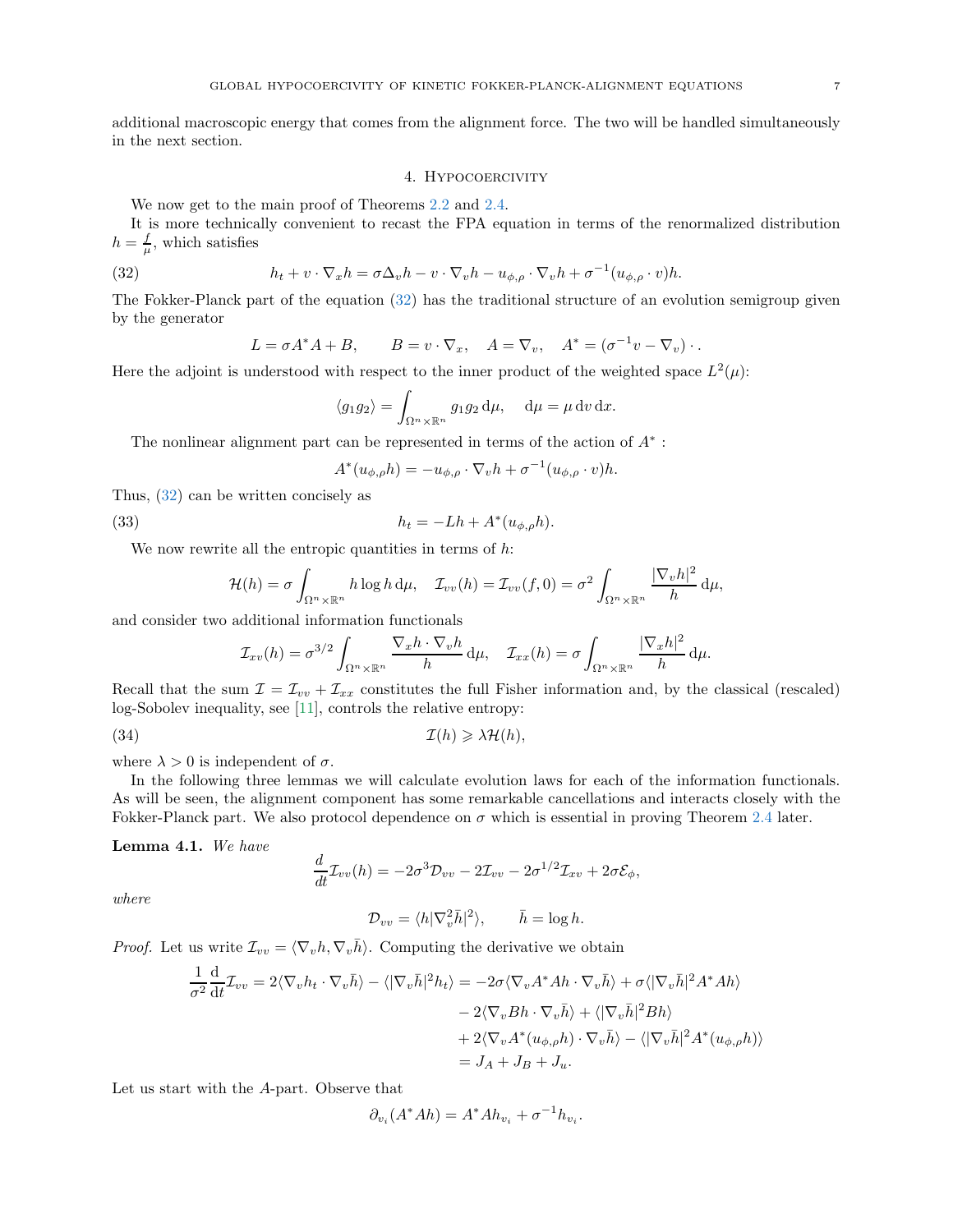Thus, adopting Einstein's summation convention:

$$
J_A = -2\sigma \langle A^* A h_{v_i} \bar{h}_{v_i} \rangle - 2\mathcal{I}_{vv} + \sigma \langle |\nabla_v \bar{h}|^2 A^* A h \rangle
$$
  
=  $-2\sigma \langle Ah_{v_i} \cdot A \bar{h}_{v_i} \rangle - 2\mathcal{I}_{vv} + \sigma \langle A | \nabla_v \bar{h} |^2 \cdot Ah \rangle$   
=  $-2\sigma \langle h A \bar{h}_{v_i} \cdot A \bar{h}_{v_i} \rangle - 2\sigma \langle \bar{h}_{v_i} Ah \cdot A \bar{h}_{v_i} \rangle - 2\mathcal{I}_{vv} + 2\sigma \langle \bar{h}_{v_i} A \bar{h}_{v_i} \cdot Ah \rangle.$ 

The second and last terms cancel, while the first one involves the sum of the squares of all second order derivatives  $|\nabla_v^2 \bar{h}|^2$ . We arrive at

$$
J_A = -2\sigma \mathcal{D}_{vv} - 2\mathcal{I}_{vv}.
$$

Next,

$$
J_B = -2\langle \nabla_x h \cdot \nabla_v \bar{h} \rangle - 2\langle (v \cdot \nabla_x h_{v_i}) \bar{h}_{v_i} \rangle + \langle |\nabla_v \bar{h}|^2 v \cdot \nabla_x h \rangle.
$$

Let us look into the middle term:

$$
-2\langle v \cdot \nabla_x h_{v_i} \bar{h}_{v_i} \rangle = -2\langle v \cdot \nabla_x h_{v_i} h_{v_i} h^{-1} \rangle = -\langle v \cdot \nabla_x |h_{v_i}|^2 h^{-1} \rangle = -\langle |h_{v_i}|^2 v \cdot \nabla_x h h^{-2} \rangle = -\langle |\bar{h}_{v_i}|^2 v \cdot \nabla_x h \rangle
$$
 which cancels the last term in the previous formula. So,

$$
J_B = -2\mathcal{I}_{xv}.
$$

The proof of the lemma is concluded by the following exact identity:

$$
J_u = 2\sigma^{-1} \mathcal{E}_{\phi}.
$$

To prove it we manipulate with the formula for  $J_u$  as follows

$$
J_u = 2\langle \nabla_v A^*(u_{\phi,\rho}h) \cdot \nabla_v \bar{h} \rangle - \langle |\nabla_v \bar{h}|^2 A^*(u_{\phi,\rho}h) \rangle
$$
  
=  $2\langle \nabla_v (\sigma^{-1}v \cdot u_{\phi,\rho}h - u_{\phi,\rho} \cdot \nabla_v h) \cdot \nabla_v \bar{h} \rangle - \langle \nabla_v |\nabla_v \bar{h}|^2 \cdot u_{\phi,\rho}h \rangle$   
=  $2\langle [\sigma^{-1}u_{\phi,\rho}h + \sigma^{-1}(v \cdot u_{\phi,\rho})\nabla_v h - \nabla_v^2 h(u_{\phi,\rho})] \cdot \nabla_v \bar{h} \rangle - 2\langle \nabla_v^2 \bar{h}(\nabla_v \bar{h}) \cdot u_{\phi,\rho}h \rangle.$ 

where  $\nabla_v^2 h$  is the Hessian matrix of h. Notice that first part of the first term produces the mollified energy,

$$
\langle u_{\phi,\rho}h \cdot \nabla_v \bar{h} \rangle = \int_{\Omega^n \times \mathbb{R}^n} u_{\phi,\rho} \cdot vh \, \mathrm{d}\mu = \int_{\Omega^n \times \mathbb{R}^n} u_{\phi,\rho} \cdot vf \, \mathrm{d}x \, \mathrm{d}v = \int_{\Omega^n} u_{\phi,\rho} \cdot (u\rho) \, \mathrm{d}x = \mathcal{E}_{\phi}.
$$

We now show that the remaining part of  $J_u$  vanishes. Indeed, using that

(35) 
$$
\nabla_v^2 h = h \nabla_v^2 \bar{h} + \frac{1}{h} \nabla_v h \otimes \nabla_v h
$$

we obtain

<span id="page-7-0"></span>
$$
2\langle \sigma^{-1}(v \cdot u_{\phi,\rho})\nabla_v h - h\nabla_v^2 \bar{h}(u_{\phi,\rho}) - \frac{1}{h}(u_{\phi,\rho} \cdot \nabla_v h)\nabla_v h, \nabla_v \bar{h}\rangle - 2\langle \nabla_v^2 \bar{h}(\nabla_v \bar{h}), u_{\phi,\rho} h\rangle
$$

by the symmetry of the Hessian,

(36) 
$$
= 2\langle \sigma^{-1}(v \cdot u_{\phi,\rho}) \nabla_v h - \frac{1}{h}(u_{\phi,\rho} \cdot \nabla_v h) \nabla_v h, \nabla_v \bar{h} \rangle - 4\langle \nabla_v^2 \bar{h}(\nabla_v \bar{h}), u_{\phi,\rho} h \rangle.
$$

Looking at the first bracketed term, we can interpret it as an action of  $A^*$ :

$$
2\langle \sigma^{-1}(v \cdot u_{\phi,\rho})\nabla_v h - \frac{1}{h}(u_{\phi,\rho} \cdot \nabla_v h)\nabla_v h, \nabla_v \bar{h}\rangle = 2\langle \sigma^{-1}h(v \cdot u_{\phi,\rho}) - h(u_{\phi,\rho} \cdot \nabla_v h), |\nabla_v \bar{h}|^2\rangle
$$
  
=2\langle A^\*(u\_{\phi,\rho}h), |\nabla\_v \bar{h}|^2\rangle = 2\langle u\_{\phi,\rho}h, \nabla\_v |\nabla\_v \bar{h}|^2\rangle = 4\langle \nabla\_v^2 \bar{h}(\nabla\_v \bar{h}), u\_{\phi,\rho}h\rangle.

which cancels the second bracketed term in [\(36\)](#page-7-0).

Lemma 4.2. *We have*

$$
\frac{d}{dt}\mathcal{I}_{xv}(h) \leqslant -\frac{1}{2}\sigma^{1/2}\mathcal{I}_{xx} - \sigma\mathcal{I}_{xv} + C\sigma^{3/2}\sqrt{\mathcal{D}_{vv}\mathcal{E}_{\phi}} + \sigma^{5/2}\sqrt{\mathcal{D}_{xv}\mathcal{D}_{vv}} + \frac{1}{2}\sigma^{3/2}\mathcal{E}_{\phi},
$$

*where*

$$
\mathcal{D}_{xv} = \langle h|\nabla_v \nabla_x \bar{h}|^2 \rangle.
$$

 $\Box$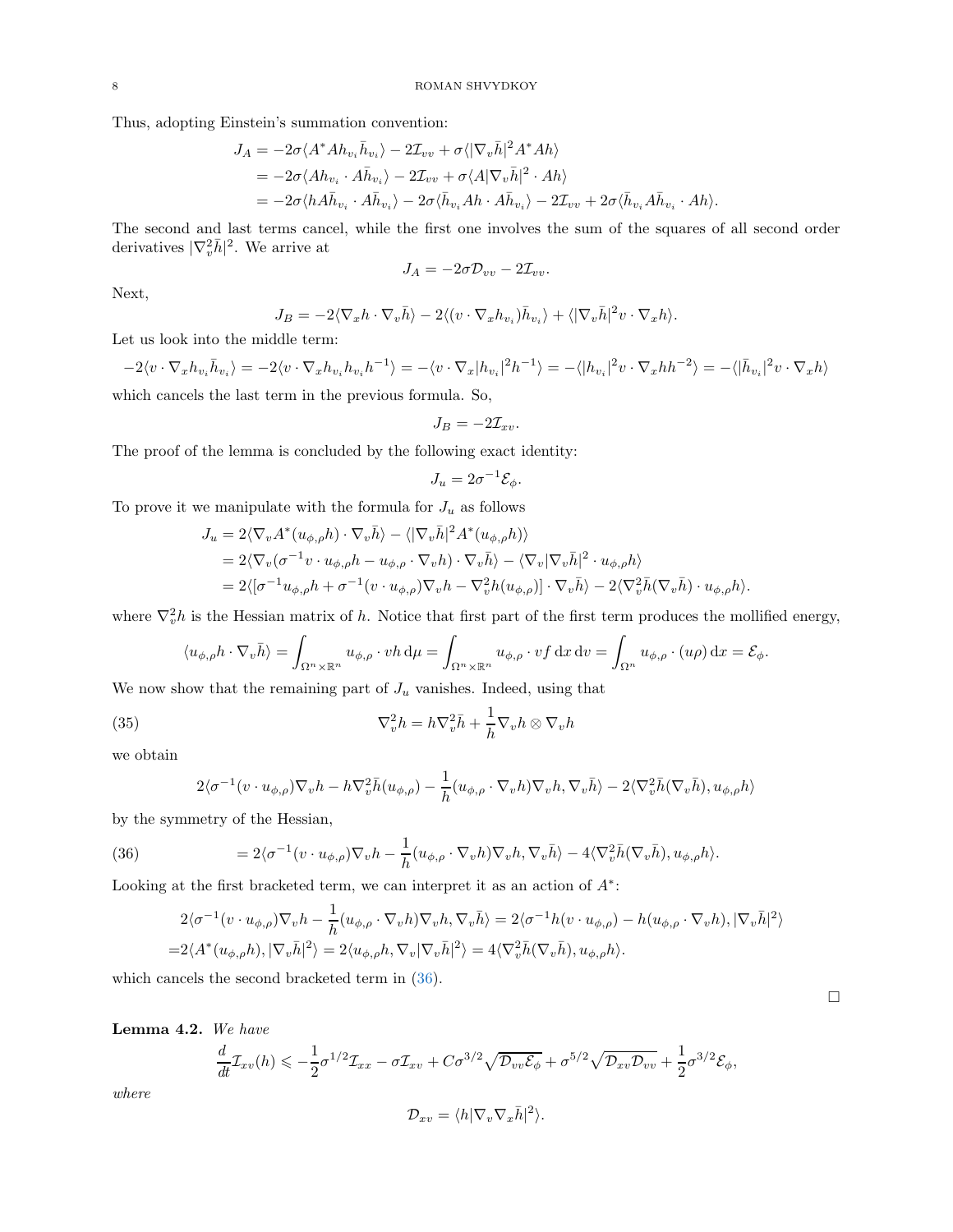*Proof.* Let us express the derivative as follows

<span id="page-8-0"></span>
$$
\frac{1}{\sigma^{3/2}}\frac{\mathrm{d}}{\mathrm{d}t}\mathcal{I}_{xv}(h)=\langle\nabla_xh_t\cdot\nabla_v\bar{h}\rangle+\langle\nabla_x\bar{h}\cdot\nabla_vh_t\rangle-\langle h_t\nabla_v\bar{h}\cdot\nabla_x\bar{h}\rangle:=J_A+J_B+J_u,
$$

where as before  $J_A$ ,  $J_B$ ,  $J_u$  collect contributions from  $A^*A$ , B, and alignment components, respectively. We start with the easier terms:

(37) 
$$
J_B = -\langle \nabla_x (v \cdot \nabla_x h) \cdot \nabla_v \bar{h} \rangle - \langle \nabla_x \bar{h} \cdot \nabla_v (v \cdot \nabla_x h) \rangle + \langle (v \cdot \nabla_x h) \nabla_v \bar{h} \cdot \nabla_x \bar{h} \rangle.
$$

The middle term can be expanded as follows

$$
-\langle \nabla_x \bar{h} \cdot \nabla_v (v \cdot \nabla_x h) \rangle = -\mathcal{I}_{xx} - \langle \bar{h}_{x_i} v_j h_{x_j v_i} \rangle,
$$

integrating by parts in  $x_j$ ,

$$
= -\mathcal{I}_{xx} + \langle \bar{h}_{x_ix_j} v_j h_{v_i} \rangle
$$

using that  $\bar{h}_{x_i x_j} = h^{-1} h_{x_i x_j} - h^{-2} h_{x_i} h_{x_j},$ 

$$
= -\mathcal{I}_{xx} + \langle h_{x_ix_j}v_j\bar{h}_{v_i}\rangle - \langle \bar{h}_{x_i}\bar{h}_{x_j}v_jh_{v_i}\rangle
$$

and the last two terms cancel with the first and third terms in [\(37\)](#page-8-0). Thus,

$$
J_B=-\mathcal{I}_{xx}.
$$

Next, we examine the  $J_u$ -term:

$$
J_u = \langle \nabla_x A^*(u_{\phi,\rho}h) \cdot \nabla_v \bar{h} \rangle + \langle \nabla_x \bar{h} \cdot \nabla_v A^*(u_{\phi,\rho}h) \rangle - \langle A^*(u_{\phi,\rho}h) \nabla_v \bar{h} \cdot \nabla_x \bar{h} \rangle
$$
  
\n
$$
= \langle A^*( (u_{\phi,\rho})_{x_i} h) \bar{h}_{v_i} \rangle + \langle A^*(u_{\phi,\rho}h_{x_i}) \bar{h}_{v_i} \rangle
$$
  
\n
$$
+ \langle \bar{h}_{x_i} A^*(u_{\phi,\rho}h_{v_i}) \rangle + \langle \nabla_x \bar{h} \cdot u_{\phi,\rho}h \rangle
$$
  
\n
$$
- \langle h u_{\phi,\rho} \cdot \nabla_v (\nabla_v \bar{h} \cdot \nabla_x \bar{h}) \rangle
$$
  
\n
$$
= \langle (u_{\phi,\rho})_{x_i} h \cdot \nabla_v \bar{h}_{v_i} \rangle + \langle u_{\phi,\rho}h_{x_i} \cdot \nabla_v \bar{h}_{v_i} \rangle + \langle \nabla_v \bar{h}_{x_i} \cdot u_{\phi,\rho}h_{v_i} \rangle
$$
  
\n
$$
+ \langle \nabla_x \bar{h} \cdot u_{\phi,\rho}h \rangle - \langle h u_{\phi,\rho} \cdot \nabla_v (\nabla_v \bar{h} \cdot \nabla_x \bar{h}) \rangle.
$$

Note that

$$
\langle u_{\phi,\rho}h_{x_i}\cdot\nabla_v\bar{h}_{v_i}\rangle+\langle\nabla_v\bar{h}_{x_i}\cdot u_{\phi,\rho}h_{v_i}\rangle=\langle hu_{\phi,\rho}\cdot\nabla_v(\nabla_v\bar{h}\cdot\nabla_x\bar{h})\rangle,
$$

so, those two terms will cancel with the last one. Thus,

$$
J_u = \langle (u_{\phi,\rho})_{x_i} h \cdot \nabla_v \bar{h}_{v_i} \rangle + \langle \nabla_x \bar{h} \cdot u_{\phi,\rho} h \rangle
$$

We estimate the first term as follows:

$$
\langle (u_{\phi,\rho})_{x_i} h \cdot \nabla_v \bar{h}_{v_i} \rangle \leq \mathcal{D}_{vv}^{1/2} \langle | (u_{\phi,\rho})_{x_i} |^2 h \rangle^{1/2}.
$$

Denoting  $\psi_i = |\partial_{x_i} \phi|$ , and in view of [\(16\)](#page-3-4), we obtain

<span id="page-8-1"></span>(38) 
$$
\langle |(u_{\phi,\rho})_{x_i}|^2 h \rangle = \int_{\Omega^n} |(u_{\phi,\rho})_{x_i}|^2 \rho \,dx \le \int_{\Omega^n} (|u_F|^2)_{\psi_i} \rho \,dx = \int_{\Omega^n} |u_F|^2 \rho_{\psi_i} \,dx \le \frac{|\Omega^n|}{c} ||\psi_i||_{\infty} \mathcal{E}_{\phi}.
$$

Thus,

$$
\langle (u_{\phi,\rho})_{x_i} h \cdot \nabla_v \bar{h}_{v_i} \rangle \leqslant C \sqrt{\mathcal{D}_{vv} \mathcal{E}_{\phi}}.
$$

Turning to the remaining term, we obtain

$$
\langle \nabla_x \bar{h} \cdot u_{\phi,\rho} h \rangle \leq \frac{1}{2} \langle |\nabla_x \bar{h}|^2 h \rangle + \frac{1}{2} \langle |u_{\phi,\rho}|^2 h \rangle \leq \frac{1}{2} \mathcal{I}_{xx} + \frac{1}{2} \langle |u_{\mathcal{F}}|^2 h_{\phi} \rangle = \frac{1}{2} \mathcal{I}_{xx} + \frac{1}{2} \int_{\Omega^n} |u_{\mathcal{F}}|^2 \rho_{\phi} \, dx = \frac{1}{2} \mathcal{I}_{xx} + \frac{1}{2} \mathcal{E}_{\phi}.
$$

In summary,

(39) 
$$
J_u + J_B \leqslant -\frac{1}{2}\mathcal{I}_{xx} + C\sqrt{\mathcal{D}_{vv}\mathcal{E}_{\phi}} + \frac{1}{2}\mathcal{E}_{\phi}.
$$

Finally let us look into the  $J_A$ -term:

$$
\frac{1}{\sigma}J_A = -\langle \nabla_x A^* A h \cdot \nabla_v \bar{h} \rangle - \langle \nabla_x \bar{h} \cdot \nabla_v A^* A h \rangle + \langle A^* A h \nabla_v \bar{h} \cdot \nabla_x \bar{h} \rangle = I + II + III.
$$

For  $I$  we obtain

$$
I = -\langle A^* A h_{x_i} \bar{h}_{v_i} \rangle = -\langle \nabla_v h_{x_i} \cdot \nabla_v \bar{h}_{v_i} \rangle = -\langle h \nabla_v \bar{h}_{x_i} \cdot \nabla_v \bar{h}_{v_i} \rangle - \langle h_{x_i} \nabla_v h \cdot \nabla_v \bar{h}_{v_i} \rangle.
$$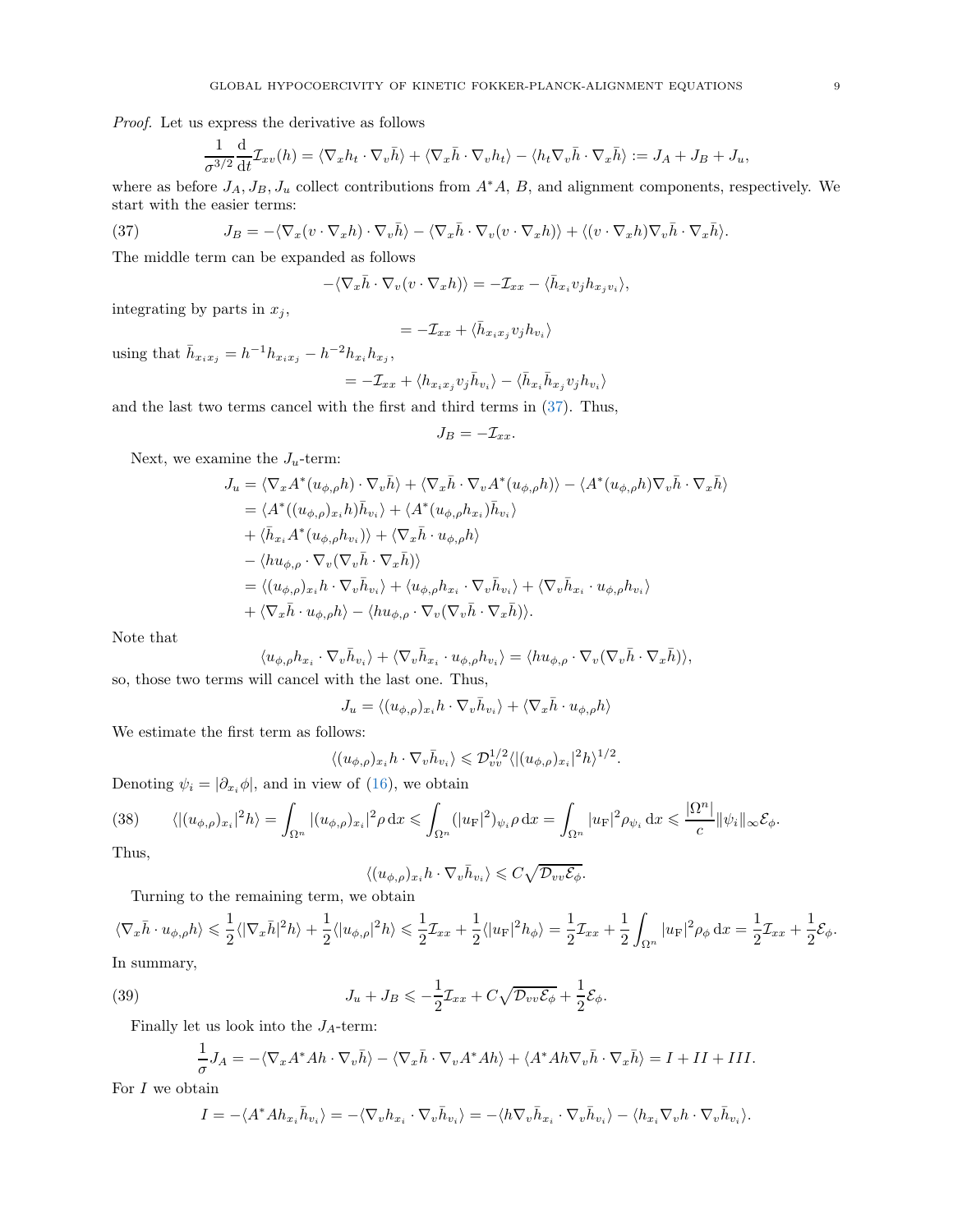For  $II$  we obtain

$$
II = -\langle \nabla_x \bar{h} \cdot \nabla_v h \rangle - \langle \bar{h}_{x_i} A^* A h_{v_i} \rangle = -\mathcal{I}_{xv} - \langle h \nabla_v \bar{h}_{x_i} \cdot \nabla_v \bar{h}_{v_i} \rangle - \langle \nabla_v \bar{h}_{x_i} \cdot \nabla_v h \bar{h}_{v_i} \rangle.
$$

The two add up to

$$
I + II = -\mathcal{I}_{xv} - \langle h \nabla_v \bar{h}_{x_i} \cdot \nabla_v \bar{h}_{v_i} \rangle - \langle Ah \cdot A(\nabla_v \bar{h} \cdot \nabla_x \bar{h}) \rangle
$$
  

$$
\leq -\mathcal{I}_{xv} + \sqrt{\mathcal{D}_{xv} \mathcal{D}_{vv}} - III.
$$

Thus,

$$
J_A \leqslant -\sigma \mathcal{I}_{xv} + \sigma \sqrt{\mathcal{D}_{xv} \mathcal{D}_{vv}}.
$$

Lemma 4.3. *We have*

$$
\frac{d}{dt}\mathcal{I}_{xx}(h) \leqslant -\sigma^2 \mathcal{D}_{xv} + C\mathcal{E}_{\phi}.
$$

*Proof.* We have

$$
\frac{1}{\sigma} \frac{d}{dt} \mathcal{I}_{xx}(h) = 2 \langle \nabla_x h_t \cdot \nabla_x \bar{h} \rangle - \langle |\nabla_x \bar{h}|^2 h_t \rangle.
$$

The contribution from the B-term cancels entirely:

$$
J_B = -2\langle \nabla_x (v \cdot \nabla_x h) \cdot \nabla_x \bar{h} \rangle + \langle |\nabla_x \bar{h}|^2 v \cdot \nabla_x h \rangle
$$
  
=  $-2\langle (v \cdot \nabla_x h_{x_i}) h_{x_i} h^{-1} \rangle + \langle |\nabla_x \bar{h}|^2 v \cdot \nabla_x h \rangle$   
=  $-\langle (v \cdot \nabla_x |\nabla_x h|^2 h^{-1}) + \langle |\nabla_x \bar{h}|^2 v \cdot \nabla_x h \rangle$   
=  $-\langle v \cdot \nabla_x h |\nabla_x h|^2 h^{-2} \rangle + \langle |\nabla_x \bar{h}|^2 v \cdot \nabla_x h \rangle = 0.$ 

Turning, next, to the A-term we obtain

$$
\begin{split} \frac{1}{\sigma}J_A&=-2\langle\nabla_x A^*Ah\cdot\nabla_x\bar{h}\rangle+\langle|\nabla_x\bar{h}|^2A^*Ah\rangle\\ &=-2\langle Ah_{x_i}\cdot A\bar{h}_{x_i}\rangle+\langle A|\nabla_x\bar{h}|^2\cdot Ah\rangle\\ &=-2\langle\nabla_v(h\bar{h}_{x_i})\cdot\nabla_v\bar{h}_{x_i}\rangle+\langle\nabla_v|\nabla_x\bar{h}|^2\cdot\nabla_vh\rangle\\ &=-2\langle h\nabla_v\bar{h}_{x_i}\cdot\nabla_v\bar{h}_{x_i}\rangle-2\langle\bar{h}_{x_i}\nabla_vh\cdot\nabla_v\bar{h}_{x_i}\rangle+\langle\nabla_v|\nabla_x\bar{h}|^2\cdot\nabla_vh\rangle\\ &=-2\mathcal{D}_{xv}-\langle\nabla_v|\nabla_x\bar{h}|^2\cdot\nabla_vh\rangle+\langle\nabla_v|\nabla_x\bar{h}|^2\cdot\nabla_vh\rangle=-2\mathcal{D}_{xv}. \end{split}
$$

Thus,

$$
J_A=-2\sigma\mathcal{D}_{xv}.
$$

Finally, the alignment term is given by

$$
J_u = 2\langle \nabla_x A^*(u_{\phi,\rho}h) \cdot \nabla_x \bar{h} \rangle - \langle |\nabla_x \bar{h}|^2 A^*(u_{\phi,\rho}h) \rangle.
$$

In the second term we simply swap the operator  $A^*$ :

$$
-\langle |\nabla_x \bar{h}|^2 A^*(u_{\phi,\rho}h)\rangle = -\langle \nabla_v |\nabla_x \bar{h}|^2 u_{\phi,\rho}h\rangle.
$$

The first term is

$$
2\langle \nabla_x A^*(u_{\phi,\rho}h)\cdot\nabla_x \bar{h}\rangle = 2\langle A^*(u_{\phi,\rho}h_{x_i})\bar{h}_{x_i}\rangle + 2\langle A^*((u_{\phi,\rho})_{x_i}h)\bar{h}_{x_i}\rangle
$$
  

$$
= 2\langle h\bar{h}_{x_i}u_{\phi,\rho}\cdot\nabla_v\bar{h}_{x_i}\rangle + 2\langle (u_{\phi,\rho})_{x_i}h\cdot\nabla_v\bar{h}_{x_i}\rangle
$$
  

$$
= \langle \nabla_v|\nabla_x\bar{h}|^2u_{\phi,\rho}h\rangle + 2\langle (u_{\phi,\rho})_{x_i}h\cdot\nabla_v\bar{h}_{x_i}\rangle.
$$

We can see that the first term cancels with the previous one. As to the last one we estimate

$$
2\langle (u_{\phi,\rho})_{x_i}h \cdot \nabla_v \bar{h}_{x_i} \rangle \leq 2\mathcal{D}_{xv}^{1/2} \langle | (u_{\phi,\rho})_{x_i} |^2 h \rangle^{1/2},
$$

while the term  $\langle |(u_{\phi,\rho})_{x_i}|^2 h \rangle$  has been estimated previously in [\(38\)](#page-8-1). Thus,

(40) 
$$
J_u \leqslant C \sqrt{\mathcal{D}_{xv}\mathcal{E}_{\phi}} \leqslant \sigma \mathcal{D}_{xv} + C_1 \sigma^{-1} \mathcal{E}_{\phi}.
$$

Summing up the obtain estimates proves the result.

 $\Box$ 

 $\Box$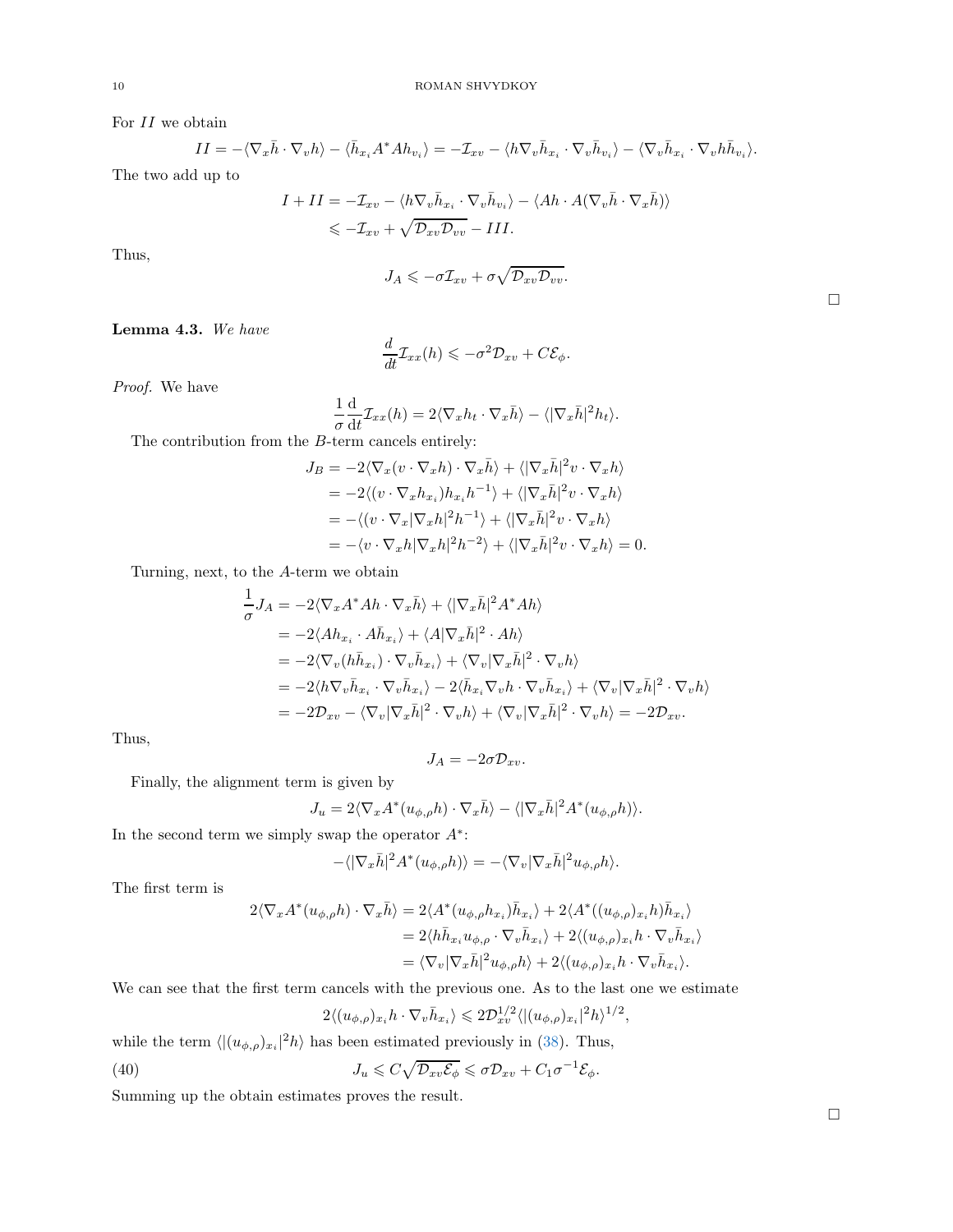Denoting

$$
\tilde{\mathcal{I}} = \mathcal{I}_{vv} + \mathcal{I}_{xv} + \mathcal{I}_{xx}
$$

and noticing that

<span id="page-10-2"></span>
$$
|\mathcal{I}_{xv}| \leqslant \frac{1}{2}(\mathcal{I}_{vv} + \mathcal{I}_{xx}),
$$

we can see that  $\tilde{\mathcal{I}}$  is comparable to the full Fisher information  $\frac{1}{2}\mathcal{I} \leq \tilde{\mathcal{I}} \leq \frac{3}{2}\mathcal{I}$ . As such, by the log-Sobolev inequality [\(34\)](#page-6-2), we have

(41) 
$$
\tilde{\mathcal{I}} \geq \frac{\lambda}{2} \mathcal{H}(h).
$$

Let us now add the estimates from all three lemmas:

$$
\frac{\mathrm{d}}{\mathrm{d}t}\tilde{L} \leq -2\sigma^3 \mathcal{D}_{vv} - 2\mathcal{I}_{vv} - 2\sigma^{1/2} \mathcal{I}_{xv} - \frac{1}{2}\sigma^{1/2} \mathcal{I}_{xx} - \sigma \mathcal{I}_{xv} + C\sigma^{3/2} \sqrt{\mathcal{D}_{vv}\mathcal{E}_{\phi}} + \sigma^{5/2} \sqrt{\mathcal{D}_{xv}\mathcal{D}_{vv}} - \sigma^2 \mathcal{D}_{xv} + C\mathcal{E}_{\phi}.
$$
  
Using that  

$$
\sigma^{5/2} \sqrt{\mathcal{D}_{xv}\mathcal{D}_{vv}} \leq \frac{1}{2}(\sigma^2 \mathcal{D}_{xv} + \sigma^3 \mathcal{D}_{vv})
$$

and that

$$
C\sigma^{3/2}\sqrt{\mathcal{D}_{vv}\mathcal{E}_{\phi}} \leqslant \sigma^3 \mathcal{D}_{vv} + C\mathcal{E}_{\phi},
$$

we can see that all the dissipative terms are in negative, and we further estimate (with possibly different C)

$$
\frac{\mathrm{d}}{\mathrm{d}t}\tilde{\mathcal{I}} \leqslant -2\mathcal{I}_{vv} - (2\sigma^{1/2} + \sigma)\mathcal{I}_{xv} - \frac{1}{2}\sigma^{1/2}\mathcal{I}_{xx} + C\mathcal{E}_{\phi}.
$$

By generalized Young's inequality, the mixed information is estimated by

<span id="page-10-1"></span>
$$
(2\sigma^{1/2} + \sigma)\mathcal{I}_{xv} \leq \frac{1}{4}\sigma^{1/2}\mathcal{I}_{xx} + C(\sigma_0)\mathcal{I}_{vv}.
$$

Thus,

(42) 
$$
\frac{\mathrm{d}}{\mathrm{d}t}\tilde{\mathcal{I}} \leqslant C_1(\sigma_0)\mathcal{I}_{vv} - \frac{1}{4}\sigma^{1/2}\mathcal{I}_{xx} + C_2(\sigma_0,\Omega^n,\phi,\delta)\mathcal{E}_{\phi}.
$$

To absorb  $\mathcal{I}_{vv}$  and the energy  $\mathcal{E}_{\phi}$  we invoke the entropy laws [\(29\)](#page-5-1) - [\(30\)](#page-5-2). But before we do that let us take a closer look at the alignment term  $A$ .

<span id="page-10-0"></span>Lemma 4.4. *We have the following formula:*

$$
\mathcal{A} = \frac{1}{2} \int_{\Omega^n \times \Omega^n} \rho_{\phi\phi}(x, y) |u_F(x) - u_F(y)|^2 dx dy,
$$
  

$$
\rho_{\phi\phi}(x, y) = \int_{\Omega^n} \phi(\xi - x) \phi(\xi - y) \rho(\xi) d\xi.
$$

*Proof.* The proof consists of the following streak of identities:

$$
\mathcal{A} = \int_{\Omega^n} (\rho_{\phi} |u_{\mathcal{F}}|^2 - \rho |(u_{\mathcal{F}})_{\phi}|^2) dx
$$
  
\n
$$
= \int_{\Omega^n} (\rho_{\phi} u_{\mathcal{F}} \cdot u_{\mathcal{F}} - \rho(u_{\mathcal{F}})_{\phi} \cdot (u_{\mathcal{F}})_{\phi}) dx
$$
  
\n
$$
= \int_{\Omega^n} (\rho_{\phi} u_{\mathcal{F}} - (\rho(u_{\mathcal{F}})_{\phi})_{\phi}) \cdot u_{\mathcal{F}} dx
$$
  
\n
$$
= \int_{\Omega^n \times \Omega^n} \phi(x - \xi) \rho(\xi) (u_{\mathcal{F}}(x) - (u_{\mathcal{F}})_{\phi}(\xi)) \cdot u_{\mathcal{F}}(x) d\xi dx
$$
  
\n
$$
= \int_{\Omega^n \times \Omega^n \times \Omega^n} \phi(x - \xi) \phi(y - \xi) \rho(\xi) (u_{\mathcal{F}}(x) - u_{\mathcal{F}}(y)) \cdot u_{\mathcal{F}}(x) d\xi dx dy
$$
  
\n
$$
= \int_{\Omega^n \times \Omega^n} \rho_{\phi} \phi(x, y) (u_{\mathcal{F}}(x) - u_{\mathcal{F}}(y)) \cdot u_{\mathcal{F}}(x) dx dy
$$
  
\n
$$
= \frac{1}{2} \int_{\Omega^n \times \Omega^n} \rho_{\phi} \phi(x, y) |u_{\mathcal{F}}(x) - u_{\mathcal{F}}(y)|^2 dx dy,
$$

where in the last step we performed symmetrization in  $x, y$ .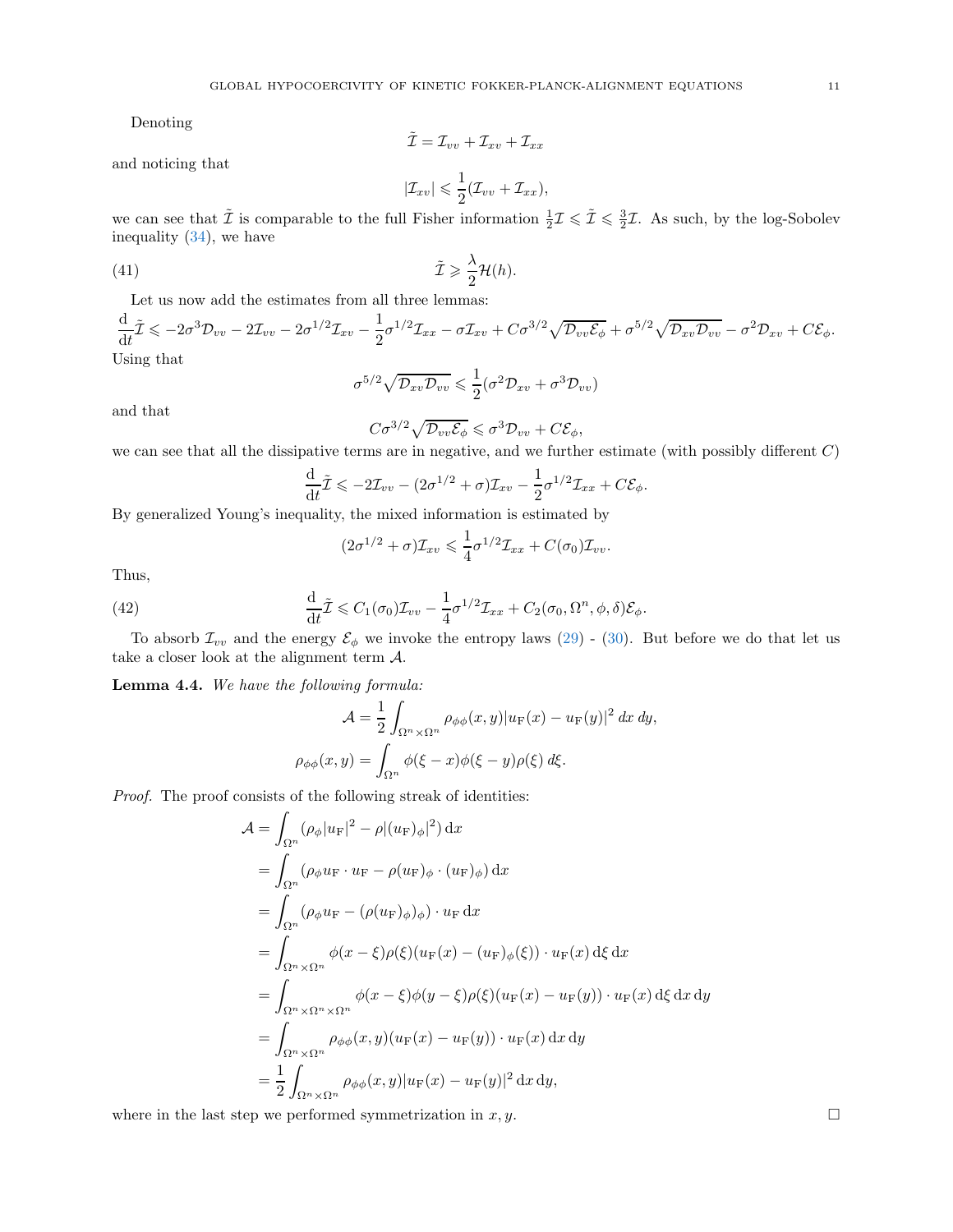Next, we show that the alignment term controls the mollified energy itself.

**Lemma 4.5.** *Under the assumption* [\(15\)](#page-3-5) *there exists a constant*  $c > 0$  *depending on*  $\delta$  *and parameters of the system such that*

$$
\mathcal{A}\geqslant c\mathcal{E}_{\phi}.
$$

*Proof.* First, note that if  $|x - y| < r_0 - r$ , then

$$
\rho_{\phi\phi}(x,y) = \int_{\Omega^n} \phi(\eta)\phi(y-x+\eta)\rho(x-\eta) d\eta \geq c_0^2 \int_{|\eta|< r} \rho(\xi) d\xi \geq c_0^2 \delta.
$$

Consequently,

$$
\rho_{\phi\phi}(x,y) \geqslant c \mathbb{1}_{|x-y| < r_0-r}.
$$

Thus,

$$
\mathcal{A} \geqslant c \int_{|x-y| < r_0 - r} |u_{\mathcal{F}}(x) - u_{\mathcal{F}}(y)|^2 \, \mathrm{d}x \, \mathrm{d}y.
$$

We now invoke [\[20,](#page-19-20) Lemma 2.1], to claim that

$$
\int_{|x-y|
$$

where  $\overline{u_{F}}$  is the mean value of the Favre-filtered velocity. However, using the assumed zero momentum,  $\overline{(u\rho)_\phi} = 0$ , we estimate

$$
|\Omega^n| \|\phi\|_{\infty} \|u_{\mathcal{F}} - \overline{u_{\mathcal{F}}}\|_{L^2(\Omega^n)}^2 \ge \int_{\Omega^n} \rho_{\phi} |u_{\mathcal{F}} - \overline{u_{\mathcal{F}}}|^2 dx = \int_{\Omega^n} \rho_{\phi} |u_{\mathcal{F}}|^2 dx - \underbrace{2\overline{u_{\mathcal{F}}}\cdot\overline{(u\rho)_{\phi}}}_{=0} + |\Omega^n| |\overline{u_{\mathcal{F}}}|^2
$$
  
=  $\mathcal{E}_{\phi} + |\Omega^n| |\overline{u_{\mathcal{F}}}|^2 \ge \mathcal{E}_{\phi},$ 

and the lemma follows.  $\Box$ 

*Proof of Theorem [2.2.](#page-3-2)* Let us go back to the entropy law [\(29\)](#page-5-1) where we drop the information and use the control bound on the alignment:

$$
\frac{\mathrm{d}}{\mathrm{d}t}\mathcal{H}\leqslant-c\mathcal{E}_{\phi}.
$$

Combining with [\(30\)](#page-5-2) we obtain

$$
\left(\frac{1}{c}+1\right)\frac{\mathrm{d}}{\mathrm{d}t}\mathcal{H}\leqslant-\mathcal{I}_{vv}.
$$

Thus, together with [\(42\)](#page-10-1),

<span id="page-11-1"></span>
$$
\frac{\mathrm{d}}{\mathrm{d}t}\left[C_3\mathcal{H}+\tilde{\mathcal{I}}\right]\leqslant -C_4\sigma^{1/2}\tilde{\mathcal{I}}.
$$

,

Recalling the log-Sobolev inequality [\(41\)](#page-10-2), we further conclude

(43) 
$$
\frac{\mathrm{d}}{\mathrm{d}t}\left[C_3\mathcal{H}+\tilde{\mathcal{I}}\right] \leqslant -C_5\sigma^{1/2}\left[C_3\mathcal{H}+\tilde{\mathcal{I}}\right]
$$

and Theorem [2.2](#page-3-2) follows.

*Proof of Theorem [2.4.](#page-3-3)* Recall that we work under the assumption that  $M = |\Omega^n|$ , so the uniform distribution 1 has the same mass as our density  $\rho$ . Let us also observe that if a density  $\rho$  is sufficiently close to be uniform in  $L^1$ -metric

(44) 
$$
\|\rho - 1\|_{L^1}^2 < \varepsilon_0,
$$

for some small  $\varepsilon_0 > 0$ , then  $\rho$  is hydrodynamically connected at scale  $r_0/2$  in the sense of Definition [2.1](#page-3-6) with  $\delta = \frac{1}{2}$ . And in particular  $\rho_{\phi} \geq c$ , where c depend only on the parameters of the model.

Let us assume that  $\mathcal{I}(f_0) \leq \sigma \varepsilon$ , where  $\varepsilon$  is to be determined later. By the log-Sobolev inequality [\(20\)](#page-3-7), the maximization principle, and Csiszár-Kullback inequality we obtain

<span id="page-11-0"></span>
$$
\varepsilon\sigma \geqslant \lambda\sigma \int_{\Omega^n} \rho_0 \log \rho_0 \,dx \geqslant c\sigma \|\rho_0 - 1\|_{L^1}^2.
$$

Thus,  $\|\rho_0 - 1\|_{L^1}^2 \leqslant c\varepsilon$ , and if  $c\varepsilon < \varepsilon_0/2$ , the above discussion implies that a solution will exist on a time interval  $[0, T)$  according to Theorem [6.1.](#page-16-0) By continuity, we can assume that on the same interval inequality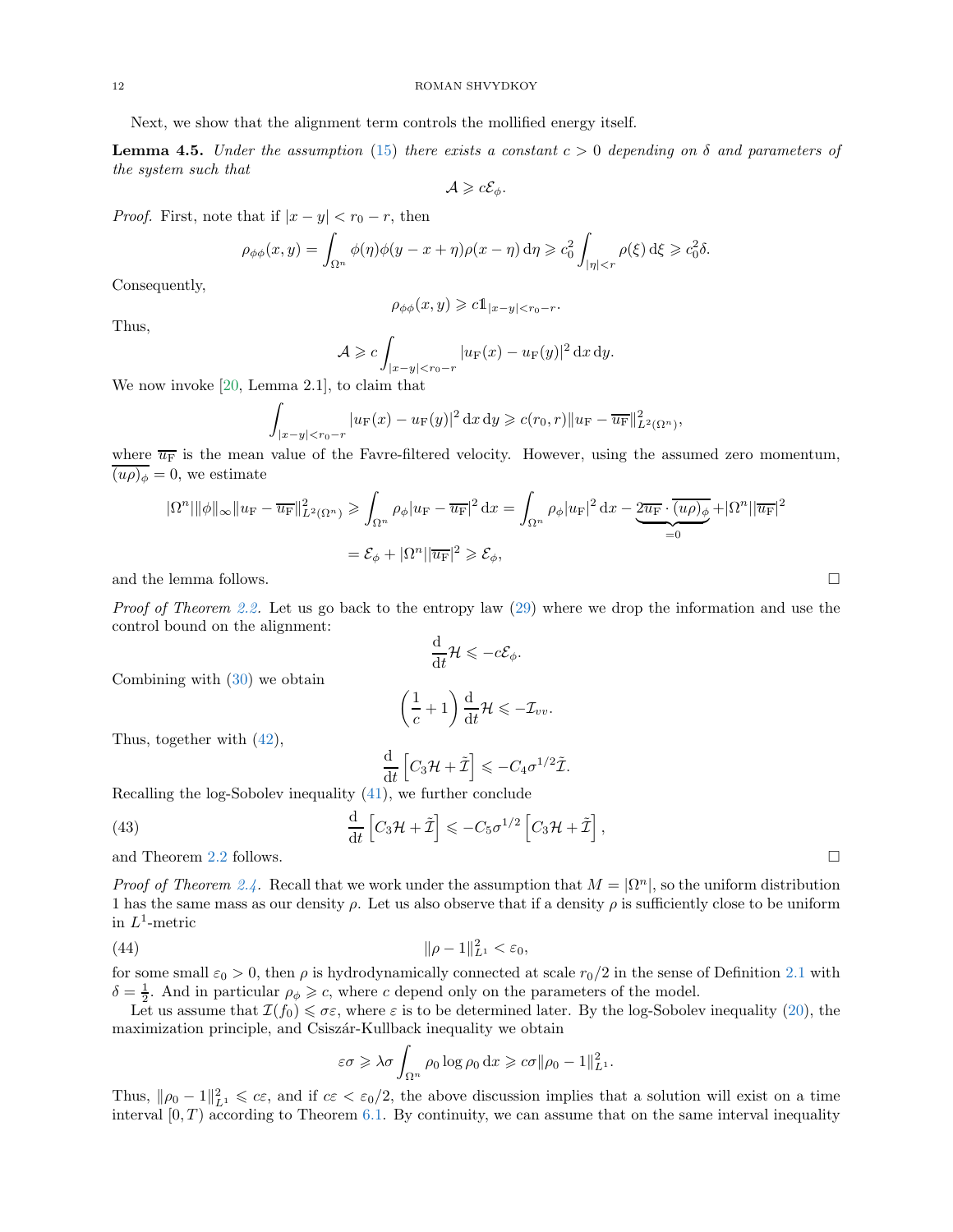[\(44\)](#page-11-0) still holds. In particular this fulfills the continuation criterion of Theorem [6.1](#page-16-0) and the solution can be continued until the condition  $(44)$  is violated. Let  $T^*$  be the first such time. This implies bound  $(43)$  on the same interval  $[0, T^*)$  with all C's dependent only on the parameters of the model. Hence,

(45) 
$$
C_3\mathcal{H}(t) + \tilde{\mathcal{I}}(t) \leq C_3\mathcal{H}_0 + \tilde{\mathcal{I}}_0 \leq (C_3\lambda^{-1} + 1)\tilde{\mathcal{I}}_0 \leq C_4\varepsilon\sigma.
$$

By the same streak of inequalities as applied initially, we obtain

$$
\|\rho-1\|_{L^1}^2 < C_5\varepsilon < \varepsilon_0/2,
$$

<span id="page-12-0"></span>if  $\varepsilon$  is chosen small enough. This implies that  $T^* = \infty$  and proves the result.

#### 5. Hydrodynamic limit

Let us note in passing that accentuating the mollified alignment term as in

(46) 
$$
\partial_t f^{\varepsilon} + v \cdot \nabla_x f^{\varepsilon} = \frac{1}{\varepsilon} [\Delta_v f^{\varepsilon} + \nabla_v ((v - u^{\varepsilon}_{\phi, \rho}) f^{\varepsilon})],
$$

would result in a trivial limit as  $\varepsilon \to 0$ . Indeed, from the law [\(29\)](#page-5-1) we infer that  $\mathcal{A} \to 0$  for any  $t > 0$ . So, at least for non-vacuous solutions this implies  $u \to \bar{u}$ , and hence in the limit we obtain a perfectly aligned solution.

By taking the moments of [\(14\)](#page-2-2), however, we can see that the natural macroscopic system obtained by the Maxwellian closure reads

<span id="page-12-2"></span>(47) 
$$
\rho_t + \nabla \cdot (u\rho) = 0
$$

$$
(\rho u)_t + \nabla \cdot (\rho u \otimes u) + \nabla \rho = \rho (u_{\phi,\rho} - u).
$$

In this section we will justify [\(47\)](#page-12-2) via a similar approach taken in [\[17,](#page-19-19) [21\]](#page-19-21) by considering an equation with penalization forcing

<span id="page-12-1"></span>(48) 
$$
\partial_t f^{\varepsilon} + v \cdot \nabla_x f^{\varepsilon} = \frac{1}{\varepsilon} [\Delta_v f^{\varepsilon} + \nabla_v ((v - u^{\varepsilon}) f^{\varepsilon})] + \nabla_v ((v - u^{\varepsilon}_{\phi, \rho}) f^{\varepsilon}),
$$

where  $u^{\varepsilon} = (u\rho)^{\varepsilon}/\rho^{\varepsilon}$  is the usual macroscopic velocity field associated with  $f^{\varepsilon}$ . The issues of well-posedness for [\(48\)](#page-12-1) are very similar to the ones encountered in the Cucker-Smale case, see [\[16\]](#page-19-22), and will not be addressed here. The local alignment term already contains all the major issues associated with roughness of the field, which are even less severe for the filtered field  $u_{\phi,\rho}$ . Thus, we will work in the settings of weak solutions to [\(48\)](#page-12-1) which satisfy the corresponding entropy laws elaborated in Lemma [5.3.](#page-13-0)

The macroscopic system is given by

(49)  
\n
$$
\rho_t^{\varepsilon} + \nabla \cdot (u^{\varepsilon} \rho^{\varepsilon}) = 0
$$
\n
$$
(\rho^{\varepsilon} u^{\varepsilon})_t + \nabla \cdot (\rho^{\varepsilon} u^{\varepsilon} \otimes u^{\varepsilon}) + \nabla \rho^{\varepsilon} + \nabla_x \cdot \mathcal{R}_{\varepsilon} = \rho^{\varepsilon} (u^{\varepsilon}_{\phi, \rho} - u^{\varepsilon})
$$
\n
$$
\mathcal{R}_{\varepsilon} = \int_{\mathbb{R}^n} (v \otimes v - u^{\varepsilon} \otimes u^{\varepsilon} - \mathbb{I}) f^{\varepsilon} dv.
$$

Let us set our notation first. We consider the local Maxwellian associated with the limiting solution

(50) 
$$
\mu = \frac{\rho(x,t)}{(2\pi)^{n/2}} e^{-\frac{|v-u(x,t)|^2}{2}},
$$

and Maxwellian of the solution to [\(48\)](#page-12-1),

(51) 
$$
\mu^{\varepsilon} = \frac{\rho^{\varepsilon}(x,t)}{(2\pi)^{n/2}} e^{-\frac{|v-u^{\varepsilon}(x,t)|^2}{2}}.
$$

We now consider the kinetic entropy of  $f^{\varepsilon}$  relative to the limiting Maxwellian

$$
\mathcal{H}(f^{\varepsilon}|\mu) = \int_{\Omega^n \times \mathbb{R}^n} f^{\varepsilon} \log \frac{f^{\varepsilon}}{\mu} dv dx.
$$

A simple identity shows that it controls the entropy of  $f^{\varepsilon}$  relative to its own Maxwellian distribution  $\mu^{\varepsilon}$ , and the relative entropy for the macroscopic quantities:

(52) 
$$
\mathcal{H}(f^{\varepsilon}|\mu) = \mathcal{H}(f^{\varepsilon}|\mu^{\varepsilon}) + \mathcal{H}(\mu^{\varepsilon}|\mu),
$$

(53) 
$$
\mathcal{H}(\mu^{\varepsilon}|\mu) = \frac{1}{2} \int_{\Omega^n} \rho^{\varepsilon} |u^{\varepsilon} - u|^2 \, dx + \int_{\Omega^n} \rho^{\varepsilon} \log(\rho^{\varepsilon}/\rho) \, dx.
$$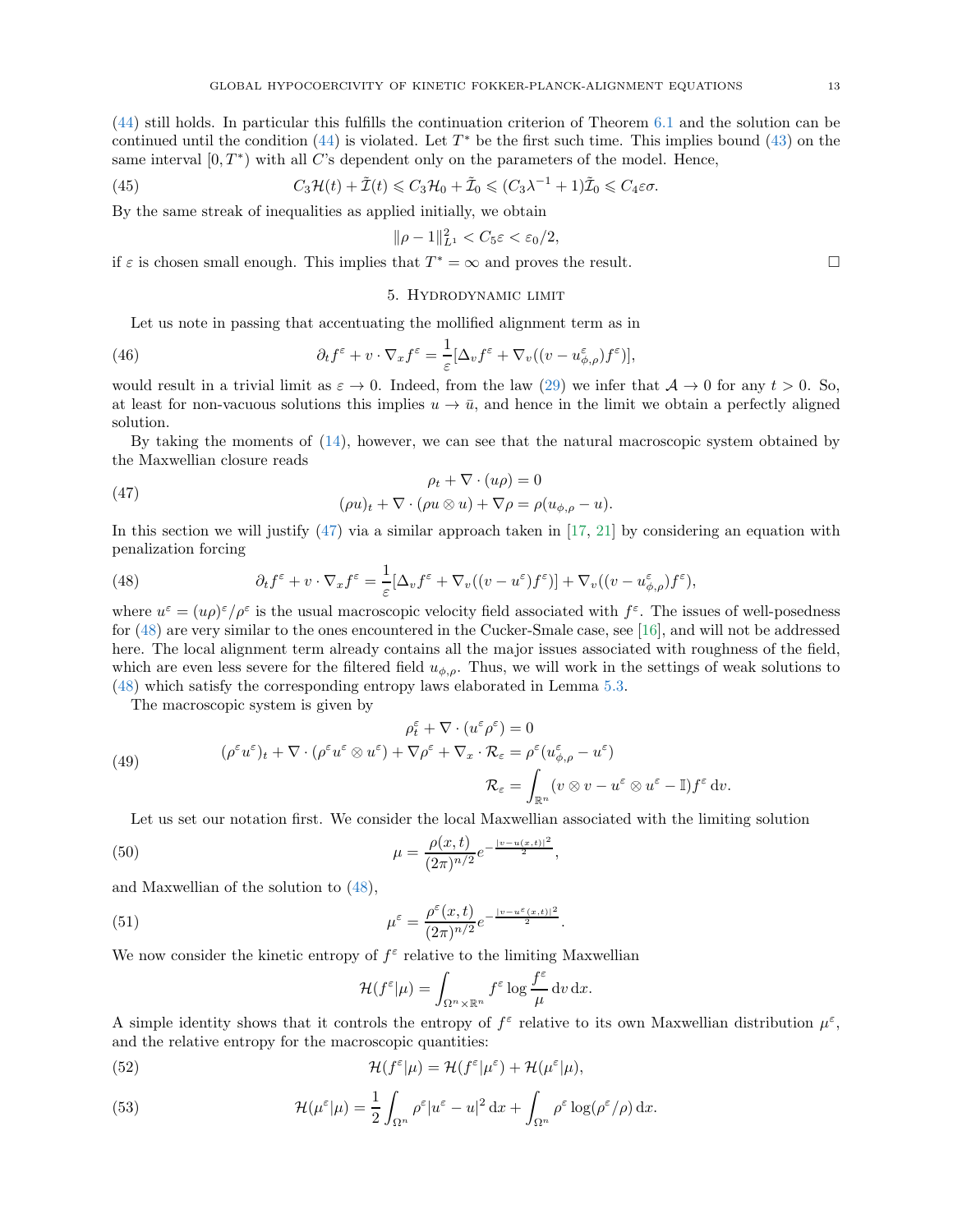So, if  $\mathcal{H}(f^{\varepsilon}|\mu) \to 0$ , then also  $\mathcal{H}(\mu^{\varepsilon}|\mu) \to 0$ , and it is easy to show that all the macro-limits

(54) 
$$
\rho^{\varepsilon} \to \rho,
$$

$$
\rho^{\varepsilon} u^{\varepsilon} \to \rho u,
$$

$$
\rho^{\varepsilon} |u^{\varepsilon}|^2 \to \rho |u|^2.
$$

hold in  $L^1(\Omega^n)$ , see [\[17\]](#page-19-19).

<span id="page-13-2"></span>**Proposition 5.1.** *Let*  $(u, \rho)$  *be a smooth non-vacuous solution to* [\(47\)](#page-12-2) *on a time interval*  $[0, T)$  *and let*  $\phi$  *be a* global kernel,  $\min_{\Omega^n} \phi > 0$ . Suppose that initial distributions  $f_0^{\varepsilon}$  converge to  $\mu_0$  in the sense of entropies  $as \varepsilon \to 0$ *:* 

$$
\mathcal{H}(f_0^{\varepsilon}|\mu_0) \to 0,
$$

*then for any*  $t \in [0, T)$ ,

<span id="page-13-1"></span> $\mathcal{H}(f^{\varepsilon}|\mu) \to 0.$ 

*Remark* 5.2*.* The only purpose of the assumption on the communication kernel here is to ensure that the mollified densities all enjoy a common lower bound on the domain in question:

(55) 
$$
\rho_{\phi}^{\varepsilon}(x,t) > \underline{\rho}, \qquad (x,t) \in \Omega^n \times [0,T).
$$

Any family of solutions satisfying [\(55\)](#page-13-1) would fit into the framework of the proof of Proposition [5.1](#page-13-2) and the convergence result for such a family would still hold.

*Proof.* We begin by breaking down the relative entropy into kinetic and macroscopic parts:

(56) 
$$
\mathcal{H}(f^{\varepsilon}|\mu) = \mathcal{H}_{\varepsilon} + \mathcal{G}_{\varepsilon}.
$$

The kinetic component

$$
\mathcal{H}_{\varepsilon} = \int_{\Omega^n \times \mathbb{R}^n} \left( f^{\varepsilon} \log f^{\varepsilon} + \frac{1}{2} |v|^2 f^{\varepsilon} \right) \, \mathrm{d}v \, \mathrm{d}x + \frac{nM}{2} \log(2\pi)
$$

is exactly the same entropy relative to the basic Maxwellian [\(23\)](#page-4-2) we considered in the previous section. The macroscopic component is given by

$$
\mathcal{G}_{\varepsilon} = \int_{\Omega^n} \left( \frac{1}{2} \rho_{\varepsilon} |u|^2 - \rho_{\varepsilon} u_{\varepsilon} \cdot u - \rho_{\varepsilon} \log \rho \right) dx.
$$

We now state the energy bounds for each component.

<span id="page-13-0"></span>Lemma 5.3. *We have the following entropy laws:*

<span id="page-13-3"></span>(57) 
$$
\frac{d}{dt} \mathcal{H}_{\varepsilon} \leqslant nM;
$$

<span id="page-13-4"></span>(58) 
$$
\frac{d}{dt}\mathcal{H}_{\varepsilon} = -\frac{1}{\varepsilon}\mathcal{I}_{\varepsilon} + \frac{\varepsilon}{4}\int_{\Omega^n\times\mathbb{R}^n}|v-u^{\varepsilon}|^2f^{\varepsilon} dx dv + \mathcal{E}_{\phi}^{\varepsilon} - \mathcal{E}^{\varepsilon},
$$

*where*

$$
\mathcal{I}_{\varepsilon} = \int_{\Omega^n \times \mathbb{R}^n} \frac{|\nabla_v f^{\varepsilon} + (1 + \frac{\varepsilon}{2}) (v - u^{\varepsilon}) f^{\varepsilon}|^2}{f^{\varepsilon}} dx dv.
$$

*Proof.* Differentiating,

<span id="page-13-5"></span>(59)  
\n
$$
\frac{d}{dt} \mathcal{H}_{\varepsilon} = -\frac{1}{\varepsilon} \int_{\Omega^n \times \mathbb{R}^n} \left[ \frac{|\nabla_v f^{\varepsilon}|^2}{f^{\varepsilon}} + 2\nabla_v f^{\varepsilon} \cdot (v - u^{\varepsilon}) + |v - u^{\varepsilon}|^2 f^{\varepsilon} \right] dx dv
$$
\n
$$
- \int_{\Omega^n \times \mathbb{R}^n} [\nabla_v f^{\varepsilon} \cdot (v - u^{\varepsilon}_{\phi, \rho}) + v \cdot (v - u^{\varepsilon}_{\phi, \rho}) f^{\varepsilon}] dx dv.
$$

To prove [\(57\)](#page-13-3) we simply dismiss the information term, and rewrite the filtered term as follows

$$
-\int_{\Omega^n\times\mathbb{R}^n} \left[\nabla_v f^\varepsilon\cdot(v-u^\varepsilon_{\phi,\rho})+v\cdot(v-u^\varepsilon_{\phi,\rho})f^\varepsilon\right]dx\,dv=nM-E^\varepsilon+\mathcal{E}^\varepsilon_\phi\leq nM,
$$

where the latter is due to  $(26)$ . This proves  $(57)$ .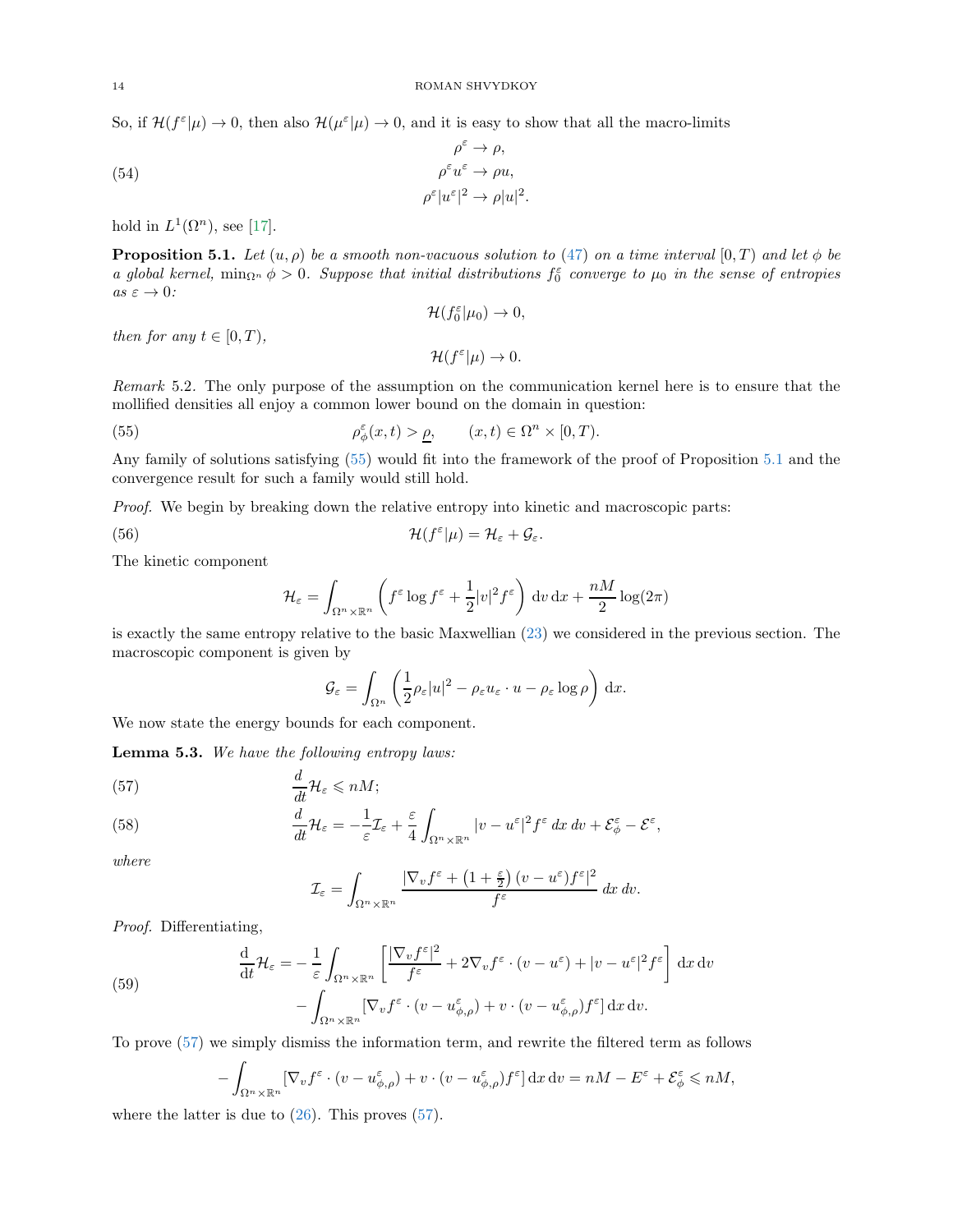To show [\(58\)](#page-13-4) we treat the filtered term somewhat differently:

$$
\int_{\Omega^n \times \mathbb{R}^n} [\nabla_v f^\varepsilon \cdot (v - u_{\phi,\rho}^\varepsilon) + v \cdot (v - u_{\phi,\rho}^\varepsilon) f^\varepsilon] \, dx \, dv = \int_{\Omega^n \times \mathbb{R}^n} \nabla_v f^\varepsilon \cdot v \, dx \, dv + \int_{\Omega^n \times \mathbb{R}^n} |v|^2 f^\varepsilon \, dx \, dv - \mathcal{E}_{\phi}^\varepsilon
$$
\n
$$
= \int_{\Omega^n \times \mathbb{R}^n} \nabla_v f^\varepsilon \cdot (v - u^\varepsilon) \, dx \, dv + \int_{\Omega^n \times \mathbb{R}^n} |v - u^\varepsilon|^2 f^\varepsilon \, dx \, dv + \mathcal{E}^\varepsilon - \mathcal{E}_{\phi}^\varepsilon.
$$

Coming back to the main equation [\(59\)](#page-13-5) we obtain

$$
\frac{d}{dt} \mathcal{H}_{\varepsilon} = -\frac{1}{\varepsilon} \int_{\Omega^n \times \mathbb{R}^n} \frac{1}{f^{\varepsilon}} \left[ |\nabla_v f^{\varepsilon}|^2 + 2 \left( 1 + \frac{\varepsilon}{2} \right) \nabla_v f^{\varepsilon} \cdot (v - u^{\varepsilon}) f^{\varepsilon} + \left( 1 + \frac{\varepsilon}{2} \right)^2 |v - u^{\varepsilon}|^2 (f^{\varepsilon})^2 \right] dx dv + \frac{\varepsilon}{4} \int_{\Omega^n \times \mathbb{R}^n} |v - u^{\varepsilon}|^2 f^{\varepsilon} dx dv + \mathcal{E}_{\phi}^{\varepsilon} - \mathcal{E}^{\varepsilon},
$$
  
as desired.

The main consequence of [\(57\)](#page-13-3) is that the entropy  $\mathcal{H}^{\varepsilon}$  remains bounded on the time interval  $[0, T)$  *uniformly* in  $\varepsilon$ . This in turn implies uniform bound on the total energy  $E^{\varepsilon}$  by way of the argument presented in Section [3,](#page-4-0)  $(60)$  E  $E^{\varepsilon} \leqslant C$ ,

with C independent of  $\varepsilon$ .

Lemma 5.4. *We have the following inequality*

(61) 
$$
\frac{d}{dt}\mathcal{G}_{\varepsilon} \leq C\mathcal{H}(f^{\varepsilon}|\mu) + C\sqrt{E^{\varepsilon}\mathcal{I}_{\varepsilon}} + C\varepsilon E^{\varepsilon} + \mathcal{E}^{\varepsilon} - \mathcal{E}_{\phi}^{\varepsilon}
$$

*where C is independent* of  $\varepsilon$ *.* 

*Proof.* Let us compute the derivative of each component of  $\mathcal{G}_{\varepsilon}$  (we omit the integral signs on the right hand side for short):

,

<span id="page-14-0"></span>
$$
\frac{d}{dt} \frac{1}{2} \int_{\Omega^n} \rho^{\varepsilon} |u|^2 dx = \rho^{\varepsilon} (u^{\varepsilon} - u) \cdot \nabla u \cdot u - (\rho^{\varepsilon} - \rho) u \cdot \nabla \log \rho - u \cdot \nabla \rho + \rho^{\varepsilon} u (u_{\phi,\rho} - u)
$$
  

$$
\frac{d}{dt} \int_{\Omega^n} \rho^{\varepsilon} u^{\varepsilon} \cdot u dx = \rho^{\varepsilon} (u^{\varepsilon} - u) \cdot \nabla u \cdot u^{\varepsilon} + \rho^{\varepsilon} \nabla \cdot u - \rho^{\varepsilon} u^{\varepsilon} \cdot \nabla \log \rho - \nabla u : \mathcal{R}_{\varepsilon}
$$
  

$$
+ \rho^{\varepsilon} u (u^{\varepsilon}_{\phi,\rho} - u^{\varepsilon}) + \rho^{\varepsilon} u^{\varepsilon} (u_{\phi,\rho} - u)
$$
  

$$
\frac{d}{dt} \int_{\Omega^n} \rho^{\varepsilon} \log \rho dx = \rho^{\varepsilon} (u^{\varepsilon} - u) \cdot \nabla \log \rho - \rho^{\varepsilon} \nabla \cdot u.
$$

Thus,

$$
\frac{\mathrm{d}}{\mathrm{d}t}\mathcal{G}_{\varepsilon} = \nabla u : \mathcal{R}_{\varepsilon} + \rho^{\varepsilon}(u^{\varepsilon} - u) \cdot \nabla u \cdot (u^{\varepsilon} - u) + A,
$$

where A is the alignment component,

$$
= \rho^{\varepsilon} u(u_{\phi,\rho} - u) - \rho^{\varepsilon} u(u_{\phi,\rho}^{\varepsilon} - u^{\varepsilon}) - \rho^{\varepsilon} u^{\varepsilon} (u_{\phi,\rho} - u).
$$

Given that  $u$  is smooth we have

(62) 
$$
\frac{\mathrm{d}}{\mathrm{d}t}\mathcal{G}_{\varepsilon} \leq C \int_{\Omega^n} |\mathcal{R}_{\varepsilon}| \,\mathrm{d}x + C \int_{\Omega^n} \rho^{\varepsilon} |u^{\varepsilon} - u|^2 \,\mathrm{d}x + A.
$$

Let us proceed with the alignment term by rewriting it as follows

 $\boldsymbol{A}$ 

$$
A=\rho^\varepsilon(u-u^\varepsilon)(u_{\phi,\rho}-u)-\rho^\varepsilon(u-u^\varepsilon)(u_{\phi,\rho}^\varepsilon-u^\varepsilon)-\rho^\varepsilon u^\varepsilon(u_{\phi,\rho}^\varepsilon-u^\varepsilon).
$$

The last term here is given by

$$
-\rho^{\varepsilon}u^{\varepsilon}(u_{\phi,\rho}^{\varepsilon}-u^{\varepsilon})=\mathcal{E}^{\varepsilon}-\mathcal{E}_{\phi}^{\varepsilon}.
$$

The remaining first two terms combined give

$$
\rho^{\varepsilon}(u-u^{\varepsilon})(u_{\phi,\rho}-u^{\varepsilon}_{\phi,\rho})-\rho^{\varepsilon}|u-u^{\varepsilon}|^{2}\leqslant \frac{1}{2}\rho^{\varepsilon}|u_{\phi,\rho}-u^{\varepsilon}_{\phi,\rho}|^{2}-\frac{1}{2}\rho^{\varepsilon}|u-u^{\varepsilon}|^{2}.
$$

It remains to estimate the first term:

$$
\rho^{\varepsilon}|u_{\phi,\rho}-u_{\phi,\rho}^{\varepsilon}|^2 \leqslant \rho_{\phi}^{\varepsilon}|u_{\mathrm{F}}-u_{\mathrm{F}}^{\varepsilon}|^2.
$$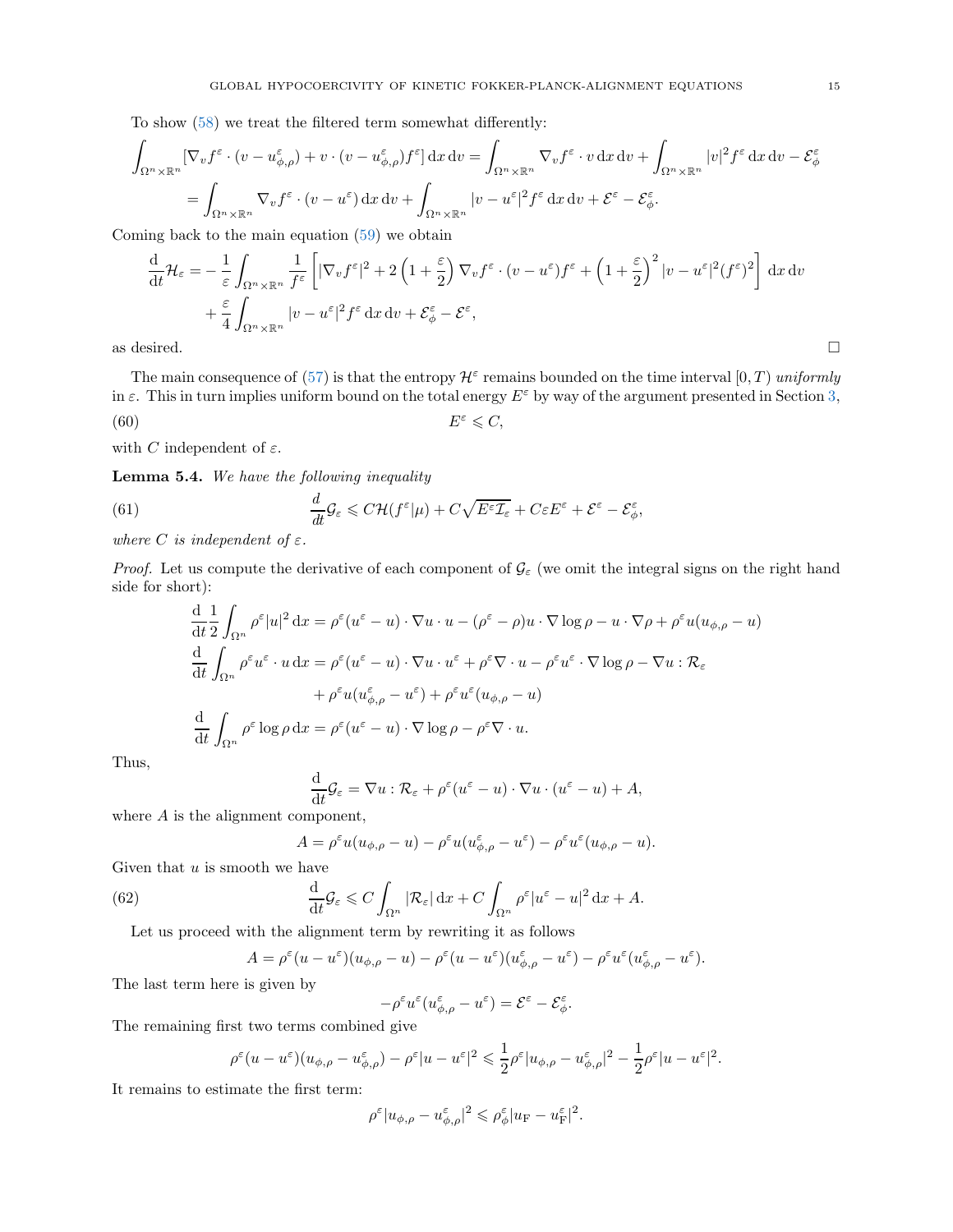Let us recall that the filtrations here are performed with respect to their corresponding densities. To reconcile this descrepency we add and subtract the Favre filtration of u with respect to  $\rho^{\varepsilon}$ .

$$
u_{\rm F}=\frac{(u\rho)_\phi}{\rho_\phi}-\frac{(u\rho^\varepsilon)_\phi}{\rho_\phi^\varepsilon}+\frac{(u\rho^\varepsilon)_\phi}{\rho_\phi^\varepsilon}.
$$

Thus,

$$
\rho^\varepsilon|u_{\phi,\rho}-u^\varepsilon_{\phi,\rho}|^2\leqslant 2\rho^\varepsilon_\phi\left|\frac{(u\rho^\varepsilon)_\phi}{\rho^\varepsilon_\phi}-\frac{(u^\varepsilon\rho^\varepsilon)_\phi}{\rho^\varepsilon_\phi}\right|^2+2\rho^\varepsilon_\phi\left|\frac{(u\rho)_\phi}{\rho_\phi}-\frac{(u\rho^\varepsilon)_\phi}{\rho^\varepsilon_\phi}\right|^2.
$$

The first term is estimated by the Hölder inequality treating  $\rho^{\varepsilon}(y)\phi(x-y) dy/\rho^{\varepsilon}_{\phi}(x)$  as a probability measure,

$$
\int_{\Omega^n} \rho_\phi^\varepsilon \left| \frac{(u\rho^\varepsilon)_\phi}{\rho_\phi^\varepsilon} - \frac{(u^\varepsilon \rho^\varepsilon)_\phi}{\rho_\phi^\varepsilon} \right|^2 dx \leq \int_{\Omega^n} \rho_\phi^\varepsilon(x) \frac{\int_{\Omega^n} |u(y) - u^\varepsilon(y)|^2 \rho^\varepsilon(y) \phi(x - y) dy}{\rho_\phi^\varepsilon(x)} dx = \int_{\Omega^n} \rho^\varepsilon |u - u^\varepsilon|^2 dy
$$
  

$$
\leq \mathcal{H}(f^\varepsilon | \mu).
$$

The second term can be estimated by

$$
\int_{\Omega^n} \rho_\phi^\varepsilon \left| \frac{(u\rho)_\phi}{\rho_\phi} - \frac{(u\rho^\varepsilon)_\phi}{\rho_\phi^\varepsilon} \right|^2 \,\mathrm{d} x \lesssim \int_{\Omega^n} \frac{|(u\rho)_\phi (\rho^\varepsilon - \rho)_\phi|^2}{\rho_\phi^2 \rho_\phi^\varepsilon} \,\mathrm{d} x + \int_{\Omega^n} \frac{|(u(\rho^\varepsilon - \rho))_\phi|^2}{\rho_\phi^\varepsilon} \,\mathrm{d} x.
$$

Using the simple pointwise estimates

$$
|(u(\rho^{\varepsilon}-\rho))_{\phi}(x)|, |(\rho^{\varepsilon}-\rho)_{\phi}(x)| \lesssim \|\rho^{\varepsilon}-\rho\|_1,
$$

and the fact that the densities are bounded away from zero on the interval  $[0, T)$ ,  $(55)$ , we obtain

$$
\int_{\Omega^n} \rho_\phi^\varepsilon \left| \frac{(u\rho)_\phi}{\rho_\phi} - \frac{(u\rho^\varepsilon)_\phi}{\rho_\phi^\varepsilon} \right|^2 dx \leqslant C \|\rho^\varepsilon - \rho\|_1^2 \leqslant C \mathcal{H}(\rho^\varepsilon|\rho) \leqslant C \mathcal{H}(f^\varepsilon|\mu).
$$

Combining the above we obtain

$$
A\leqslant C\mathcal{H}(f^\varepsilon|\mu)+\mathcal{E}^\varepsilon-\mathcal{E}_\phi^\varepsilon.
$$

Thus,

(63) 
$$
\frac{\mathrm{d}}{\mathrm{d}t}\mathcal{G}_{\varepsilon} \leqslant C \int_{\Omega^n} |\mathcal{R}_{\varepsilon}| \,\mathrm{d}x + C\mathcal{H}(f^{\varepsilon}|\mu) + \mathcal{E}^{\varepsilon} - \mathcal{E}_{\phi}^{\varepsilon}.
$$

It remains to estimate the Reynolds stress. A well-known inequality of [\[21\]](#page-19-21) establishes such a bound in terms of information and energy. Let us rerun this argument to account for the  $\varepsilon$ -correction. Using that

$$
\int_{\mathbb{R}^n} u^{\varepsilon} \otimes \nabla_v f^{\varepsilon} dv = 0, \qquad \int_{\mathbb{R}^n} \nabla_v f^{\varepsilon} \otimes \mathbb{I} dv = - \int_{\mathbb{R}^n} f^{\varepsilon} \mathbb{I} dv,
$$

we write

$$
\mathcal{R}_{\varepsilon} = \int_{\mathbb{R}^n} u^{\varepsilon} \sqrt{f^{\varepsilon}} \otimes (2\nabla_v \sqrt{f^{\varepsilon}} + (v - u^{\varepsilon})\sqrt{f^{\varepsilon}}) + (2\nabla_v \sqrt{f^{\varepsilon}} + (v - u^{\varepsilon})\sqrt{f^{\varepsilon}}) \otimes v\sqrt{f^{\varepsilon}} dv
$$
  
\n
$$
= \int_{\mathbb{R}^n} u^{\varepsilon} \sqrt{f^{\varepsilon}} \otimes (2\nabla_v \sqrt{f^{\varepsilon}} + (1 + \varepsilon/2)(v - u^{\varepsilon})\sqrt{f^{\varepsilon}}) + (2\nabla_v \sqrt{f^{\varepsilon}} + (1 + \varepsilon/2)(v - u^{\varepsilon})\sqrt{f^{\varepsilon}}) \otimes v\sqrt{f^{\varepsilon}} dv
$$
  
\n
$$
- \frac{\varepsilon}{2} \int_{\mathbb{R}^n} [u^{\varepsilon} \otimes (v - u^{\varepsilon}) + (v - u^{\varepsilon}) \otimes u^{\varepsilon}] f^{\varepsilon} dv.
$$

Thus,

$$
\int_{\Omega^n} |\mathcal{R}_{\varepsilon}| \,dx \leqslant C\sqrt{E^{\varepsilon}\mathcal{I}_{\varepsilon}} + C\varepsilon E^{\varepsilon}
$$

and the lemma is proved.  $\square$ 

Combining the kinetic and macroscopic laws [\(58\)](#page-13-4), [\(61\)](#page-14-0) we can see that the residual energy  $\mathcal{E}^{\varepsilon} - \mathcal{E}_{\phi}^{\varepsilon}$  cancels out and we obtain

$$
\frac{\mathrm{d}}{\mathrm{d} t} \mathcal{H}(f^\varepsilon | \mu) \leqslant C \mathcal{H}(f^\varepsilon | \mu) - \frac{1}{\varepsilon} \mathcal{I}_\varepsilon + C \varepsilon E^\varepsilon + C \sqrt{E^\varepsilon \mathcal{I}_\varepsilon} \leqslant C \mathcal{H}(f^\varepsilon | \mu) - \frac{1}{2\varepsilon} \mathcal{I}_\varepsilon + C \varepsilon E^\varepsilon \leqslant C_1 \mathcal{H}(f^\varepsilon | \mu) + C_2,
$$

where  $C_i$ 's are independent of  $\varepsilon$ . Since initial entropy  $\mathcal{H}(f_0^{\varepsilon}|\mu)$  vanishes as  $\varepsilon \to 0$ , the Grönwall's Lemma finishes the proof.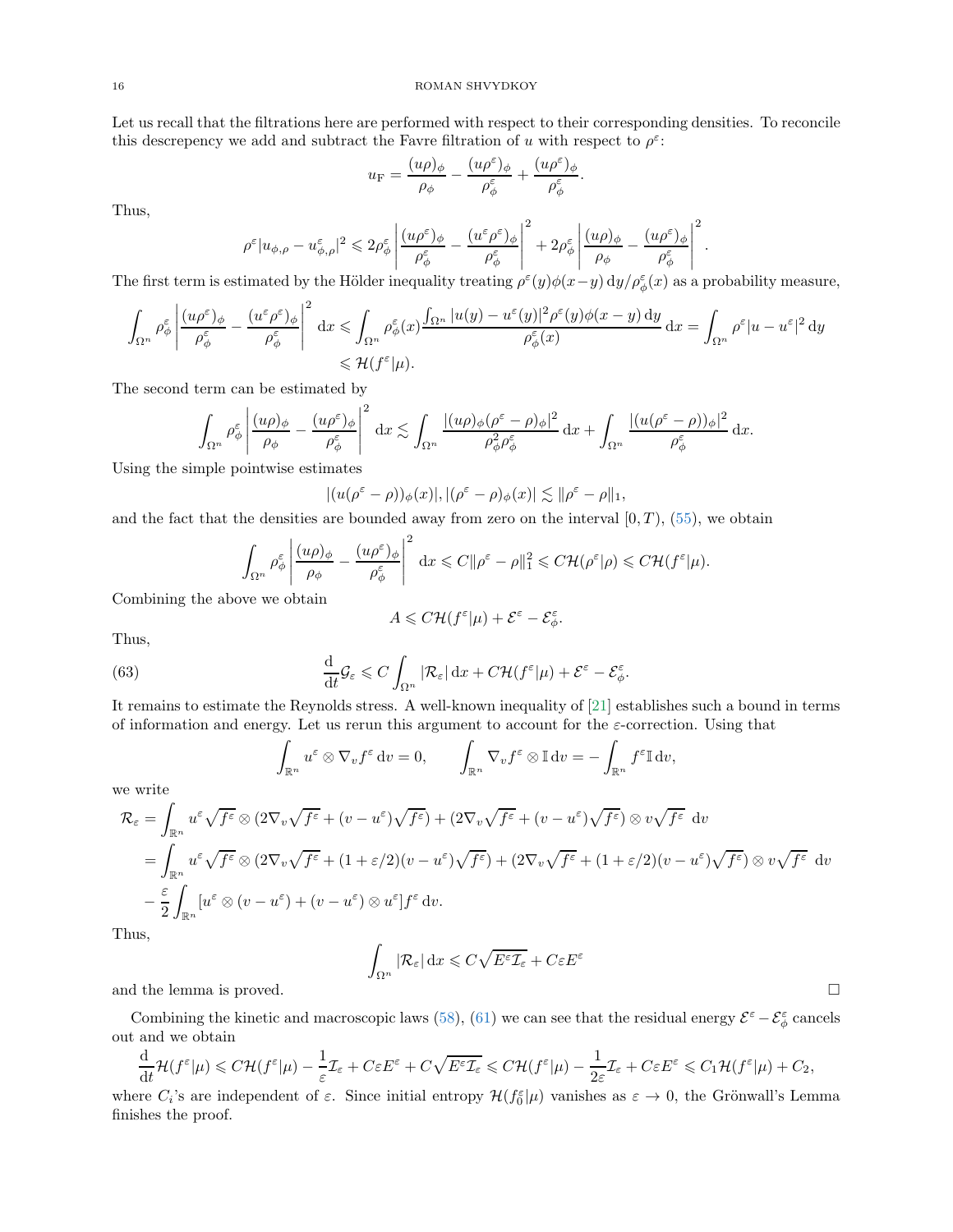# 6. Appendix: Well-posedness and continuation

In this section we collect and address all the basic issues of well-posedness and continuation of classical solutions of [\(14\)](#page-2-2).

To set the stage let us fix value  $\sigma = 1$  as it plays no role in the analysis. Let us consider first the linear FPA model,

(64) 
$$
\partial_t f + v \cdot \nabla_x f = \Delta_v f + \nabla_v ((v - u)f),
$$

where  $u \in L^{\infty}_{loc}([0,T); C^{k}(\Omega^{n}))$  is a given macroscopic field. The well-posedness of solutions on  $[0, T)$  in any class  $H_s^k$  for this equation follows by the standard linear theory, see for example [\[34\]](#page-19-13) and references therein. Our main existence result holds in  $H_s^k(\Omega^n \times \mathbb{R}^n)$ , for  $k, s > N$ , where N is large and dependent only on n.

<span id="page-16-0"></span>**Theorem 6.1.** *Suppose*  $f_0 \in H_s^k(\Omega^n \times \mathbb{R}^n)$ *, is such that*  $\underline{\rho} = \inf(\rho_0)_{\phi} > 0$ *. Then there exists a unique local solution to* [\(14\)](#page-2-2) *on a time interval* [0, T], where  $T > 0$  *depends only on*  $E_0$  *and*  $\rho$ *, in the same class* 

<span id="page-16-3"></span>(65) 
$$
f \in L^{\infty}([0,T); H_s^k), \quad \inf_{[0,T)\times\Omega^n} \rho_\phi > 0.
$$

*Moreover, if*  $f \in L^{\infty}_{loc}([0, T); H^{k}_{s})$  *is a given solution such that* 

<span id="page-16-4"></span>(66) 
$$
\inf_{[0,T)\times\Omega^n} \rho_{\phi} > 0,
$$

*then* f *can be extended beyond* T *in the same class.*

*Proof.* The solution will be constructed by an iteration given by  $f^0 \equiv f_0$ , and

<span id="page-16-2"></span>(67) 
$$
\partial_t f^{m+1} + v \cdot \nabla_x f^{m+1} = \Delta_v f^{m+1} + \nabla_v ((v - u^m) f^{m+1}),
$$

$$
f_0^{m+1} = f_0.
$$

where  $u^m = u^m_{\phi,\rho^m}$ .

Let us show that solutions to the above system exist on a common time interval  $[0, T)$ , where T depends on  $E_0$ ,  $\rho$ , and M. In fact it suffices to show that on a common time interval the solutions will have a common bound on the energy and density

(68) 
$$
E^{m}(t) \leq 2E_0, \qquad \rho_{\phi}^{m}(t) \geq \frac{1}{2}\underline{\rho}.
$$

For  $m = 0$  this is obviously true with  $T_0 = \infty$ . Suppose [\(68\)](#page-16-1) holds for  $t < T_m$ . Then, since  $u^m \in$  $L^{\infty}_{loc}([0,T_m); C^k(\Omega^n))$  the solution  $f^{m+1}$  exists as least on the same time interval. Estimating pointwise,

<span id="page-16-1"></span>
$$
|u_{\rm F}^m|\leqslant 2\underline{\rho}^{-1}\|\phi\|_\infty\int_{\Omega^n}|u^m\rho^m|\,\mathrm{d} x\leqslant 2\underline{\rho}^{-1}\|\phi\|_\infty M^{1/2}\sqrt{E^m}\leqslant 2^{3/2}\underline{\rho}^{-1}\|\phi\|_\infty M^{1/2}E_0^{1/2}=C\underline{\rho}^{-1}M^{1/2}E_0^{1/2},
$$

where C captures all the dependence on the parameters of the system only. Calculating the energy for  $f^{m+1}$ from  $(67)$  we obtain

$$
\frac{1}{2}\frac{d}{dt}E^{m+1} = nM - E^{m+1} + \int_{\Omega^n} (u^{m+1}\rho^{m+1})_\phi u_F^m dx
$$
  
(69)  

$$
\leq nM - E^{m+1} + C\underline{\rho}^{-1}M^{1/2}E_0^{1/2} \int_{\Omega^n} |u^{m+1}\rho^{m+1}| dx
$$
  

$$
\leq nM - E^{m+1} + C\underline{\rho}^{-1}ME_0^{1/2}\sqrt{E^{m+1}} \leq nM - \frac{1}{2}E^{m+1} + C\underline{\rho}^{-2}M^2E_0.
$$

Consequently,

$$
E^{m+1}(t) \leq E_0 e^{-t} + (2nM + C \rho^{-2} M^2 E_0)(1 - e^{-t}) \leq 2E_0,
$$

provided  $t < \frac{cE_0}{2nM + C\rho^{-2}M^2E_0} := T_{m+1}$ . Hence for  $t < T_m \wedge T_{m+1}$  we have

$$
\partial_t \rho_{\phi}^{m+1} = \nabla_x \cdot (u^{m+1} \rho^{m+1})_{\phi} = (u^{m+1} \rho^{m+1})_{\nabla \phi} \ge -\|\nabla \phi\|_{\infty} \int_{\Omega^n} |u^{m+1} \rho^{m+1}| \,dx
$$
  
\n
$$
\ge -CM^{1/2} \sqrt{E^{m+1}} \ge -C \sqrt{ME_0}.
$$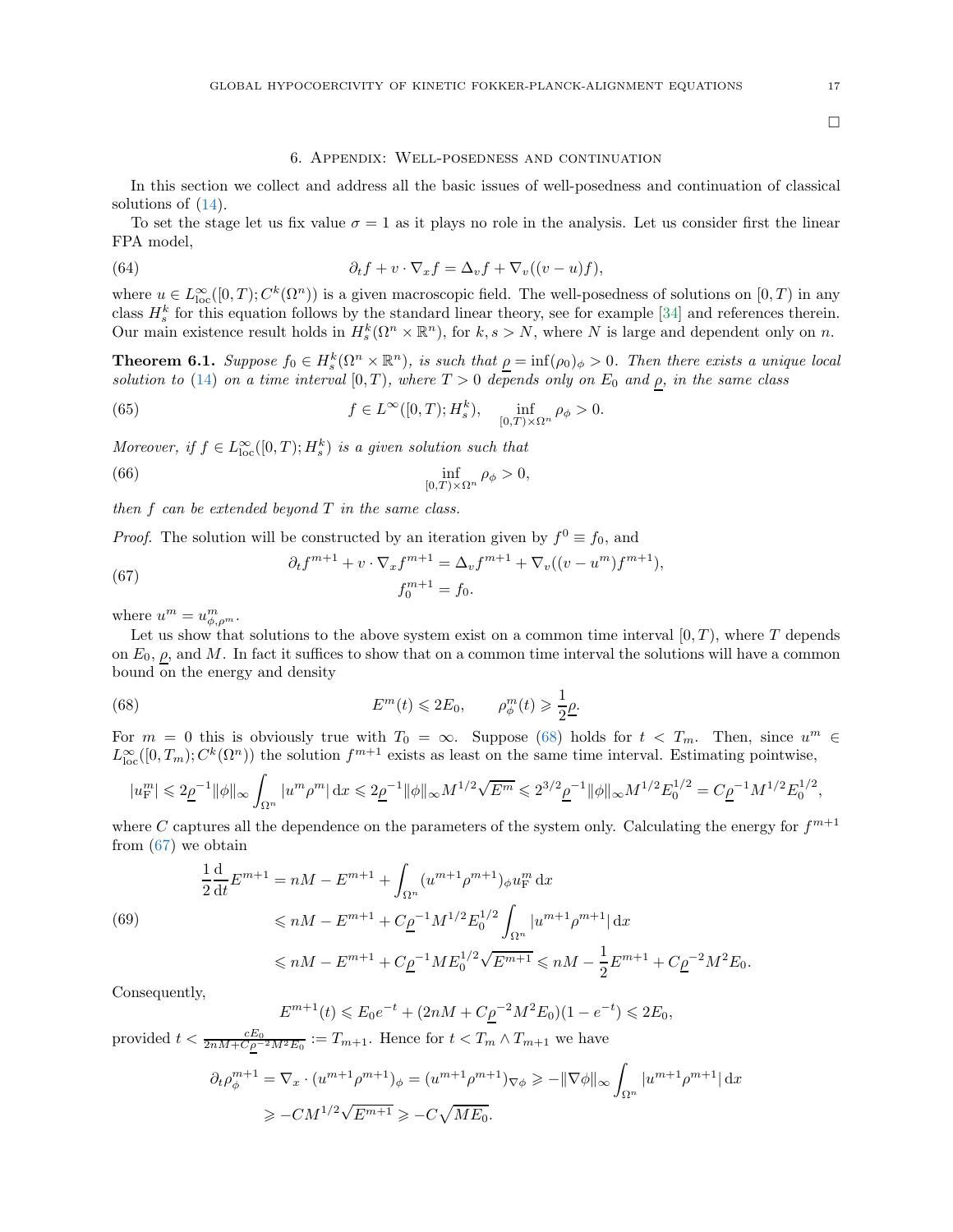So, pointwise,

(70) 
$$
\rho_{\phi}^{m+1}(t) \geq \underline{\rho} - tC\sqrt{ME_0} \geq \frac{1}{2}\underline{\rho},
$$

provided  $t < C \rho (ME_0)^{-1/2}$ . Resetting

$$
T_{m+1} = \min\left\{T_m, C_{\underline{\rho}}(ME_0)^{-1/2}, \frac{cE_0}{2nM + C_{\underline{\rho}}^{-2}M^2E_0}\right\},\,
$$

we can see that the new restriction on time is independent of m. Since initially  $T_0 = \infty$  the induction proves that the solutions will exist on the common time interval  $[0, T)$  with

$$
T = \min \left\{ C_{\underline{\rho}} (M E_0)^{-1/2}, \frac{c E_0}{2 n M + C_{\underline{\rho}}^{-2} M^2 E_0} \right\}.
$$

We have constructed a sequence of solutions  $f<sup>m</sup>$  satisfying [\(68\)](#page-16-1) on a common interval [0, T]. This implies uniform bounds on the family in  $H_s^k$ . Indeed, all the norms  $||u^m(t)||_{C^k}$  for  $t < T$  depend only on the bounds [\(68\)](#page-16-1), while the standard energy estimates provide an exponential bound on  $||f^m||_{H_s^k}$  only in terms of  $||u^m||_{L^{\infty}C^k} = C(E_0, \underline{\rho}),$ 

(71) 
$$
||f^m(t)||_{H_s^k} \leq ||f_0^m||_{H_s^k} e^{C(E_0,\underline{\rho})t}.
$$

Next, let us estimate the time derivative in  $L^2$ . We have

$$
\|\partial_t f^m\|_2 \leq \|v \cdot \nabla_x f^m\|_2 + \|\Delta_v f^m\|_2 + n\|f^m\|_2 + \|(v - u^{m-1}) \cdot \nabla_v f^m\|_2 \leq C(E_0, \underline{\rho}) \|f^m\|_{H_s^k},
$$

which according to  $(71)$  is uniformly bounded on  $[0, T)$ . Thus,

<span id="page-17-0"></span>
$$
f^{m} \in L^{\infty}([0, T); H_{s}^{k}) \cap Lip([0, T); L^{2}),
$$

uniformly. In view of the fact that  $H_s^k \subset H_{s'}^{k'}, k' < k, s' < s$ , compactly, and of course  $H_{s'}^{k'} \subset L^2$ , the Aubin-Lions Lemma implies compactness of the family in any  $C([0,T); H^{k'}_{s'})$ . Passing to a subsequence we obtain a solution  $f^m \to f$ . It is easy to show that in this case  $u^m \to u_{\phi,\rho}$  in any  $C^l$ ,  $l \in \mathbb{N}$ , which is more than necessary to conclude that  $f$  solves [\(14\)](#page-2-2). By weak compactness we also obtain membership in the top space  $f \in L^{\infty}([0,T); H_s^k)$ .

Let us have two solutions f and  $\tilde{f}$  in class [\(65\)](#page-16-3) starting from the same initial condition  $f_0$ . Denote  $g = f - \tilde{f}$ . We will estimate evolution of this difference in the weighted class  $L_s^2 = H_s^0$ . Let us take the difference

$$
\partial_t g + v \cdot \nabla_x g = \Delta_v g + \nabla_v (v g - u_{\phi, \rho} g + (\tilde{u}_{\phi, \tilde{\rho}} - u_{\phi, \rho}) \tilde{f}).
$$

Testing with  $\langle v \rangle^s g$  we obtain

$$
\frac{\mathrm{d}}{\mathrm{d}t} \|g\|_{L_s^2}^2 \leqslant -\|\nabla_v g\|_{L_s^2}^2 + \int_{\Omega^n \times \mathbb{R}^n} \langle v \rangle^{s-1} |\nabla_v g| |g| \, \mathrm{d}v \, \mathrm{d}x
$$
\n
$$
- \int_{\Omega^n \times \mathbb{R}^n} \nabla_v g(vg - u_{\phi, \rho}g + (\tilde{u}_{\phi, \tilde{\rho}} - u_{\phi, \rho}) \tilde{f}) \langle v \rangle^s \, \mathrm{d}v \, \mathrm{d}x
$$
\n
$$
+ \int_{\Omega^n \times \mathbb{R}^n} |g| |v g - u_{\phi, \rho}g + (\tilde{u}_{\phi, \tilde{\rho}} - u_{\phi, \rho}) \tilde{f}| \langle v \rangle^{s-1} \, \mathrm{d}v \, \mathrm{d}x
$$

We have

$$
\int_{\Omega^n \times \mathbb{R}^n} \langle v \rangle^{s-1} |\nabla_v g||g| \, \mathrm{d} v \, \mathrm{d} x \leqslant \| \nabla_v g \|_{L^2_s} \| g \|_{L^2_{s-2}} \leqslant \frac{1}{4} \| \nabla_v g \|_{L^2_s}^2 + c \| g \|_{L^2_s}^2.
$$

By a similar estimate and using that  $u_{\phi,\rho}$  is bounded, we obtain

$$
\int_{\Omega^n \times \mathbb{R}^n} \nabla_v g(vg - u_{\phi, \rho}g) dv dx \leq \frac{1}{4} ||\nabla_v g||_{L_x^2}^2 + c||g||_{L_x^2}^2,
$$
  

$$
\int_{\Omega^n \times \mathbb{R}^n} |g||vg - u_{\phi, \rho}g|\langle v \rangle^{s-1} dv dx \leq c||g||_{L_x^2}^2.
$$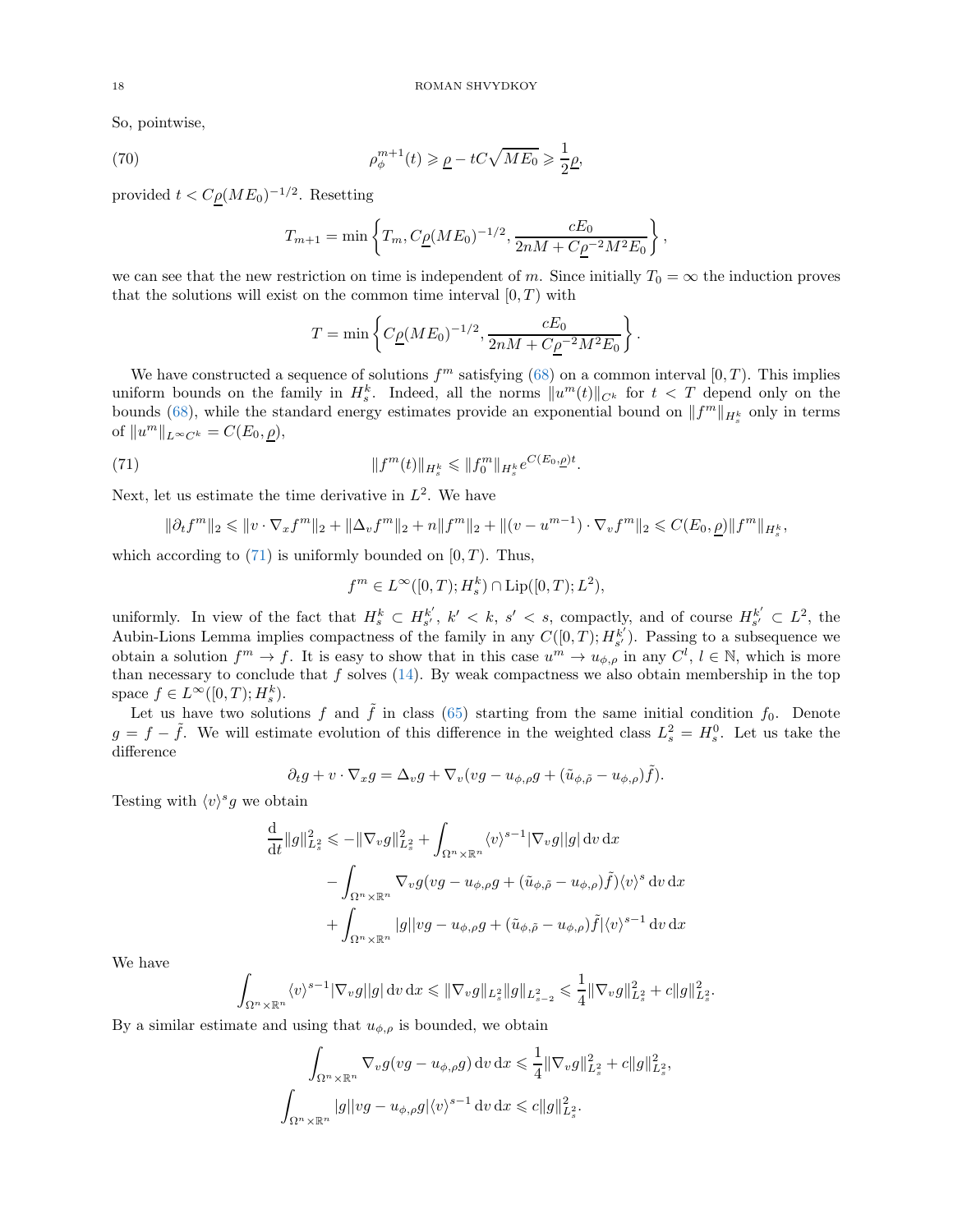Next,

$$
\int_{\Omega^n\times\mathbb{R}^n} |\nabla_v g||(\tilde{u}_{\phi,\tilde{\rho}} - u_{\phi,\rho})\tilde{f}|\langle v\rangle^s \, \mathrm{d}v \, \mathrm{d}x \leq \frac{1}{4} ||\nabla_v g||_{L_x^2}^2 + ||\tilde{u}_{\phi,\tilde{\rho}} - u_{\phi,\rho}||_\infty^2 ||\tilde{f}||_{L_x^2}^2
$$
  

$$
\int_{\Omega^n\times\mathbb{R}^n} |g||(\tilde{u}_{\phi,\tilde{\rho}} - u_{\phi,\rho})\tilde{f}|\langle v\rangle^{s-1} \, \mathrm{d}v \, \mathrm{d}x \leq ||g||_{L_x^2}^2 + ||\tilde{u}_{\phi,\tilde{\rho}} - u_{\phi,\rho}||_\infty^2 ||\tilde{f}||_{L_x^2}^2.
$$

Recall that  $\|\tilde{f}\|_{L^2_s}^2 \leqslant C$  on the interval of existence. So, adding the above inequalities we obtain

$$
\frac{\mathrm{d}}{\mathrm{d}t} \|g\|_{L_s^2}^2 \lesssim C \|g\|_{L_s^2}^2 + \|\tilde{u}_{\phi,\tilde{\rho}} - u_{\phi,\rho}\|_{\infty}^2.
$$

Finally,

$$
\|\tilde{u}_{\phi,\tilde{\rho}}-u_{\phi,\rho}\|_{\infty}^2 \leqslant \|\phi\|_{\infty}\int_{\Omega^n}|u_F(y)-\tilde{u}_F(y)|^2\,\mathrm{d}y,
$$

and using the lower bound on the density and the fact that  $(u\rho)_\phi$ ,  $(\tilde{u}\tilde{\rho})_\phi$  remain uniformly bounded, we obtain

$$
\|\tilde{u}_{\phi,\tilde{\rho}} - u_{\phi,\rho}\|_{\infty}^2 \lesssim \int_{\Omega^n} |(u\rho - \tilde{u}\tilde{\rho})_{\phi}|^2 dy + \int_{\Omega^n} |(\rho - \tilde{\rho})_{\phi}|^2 dy
$$
  

$$
\lesssim \int_{\Omega^n} |u\rho - \tilde{u}\tilde{\rho}|^2 dy + \int_{\Omega^n} |\rho - \tilde{\rho}|^2 dy.
$$

The differences can be estimated as follows (keeping in mind that  $s > n + 2$ ),

$$
\int_{\Omega^n} |u\rho - \tilde{u}\tilde{\rho}|^2 dy = \int_{\Omega^n} \left( \int_{\mathbb{R}^n} |v||g| dv \right)^2 dy = \int_{\Omega^n} \left( \int_{\mathbb{R}^n} \langle v \rangle^{s/2} |g| \frac{dv}{\langle v \rangle^{s/2 - 1}} \right)^2 dy
$$
  

$$
\leq C \int_{\Omega^n} \int_{\mathbb{R}^n} \langle v \rangle^s |g|^2 dv dy = C ||g||_{L_s^2}^2.
$$

Similarly,

$$
\int_{\Omega^n} |\rho - \tilde{\rho}|^2 dy \leqslant C ||g||_{L^2_s}^2.
$$
  

$$
\frac{d}{dt} ||g||_{L^2_s}^2 \leqslant C ||g||_{L^2_s}^2.
$$

We thus obtain

Since initially  $g = 0$ , the result follows.

The continuation criterion follows readily from the above. Notice that according to [\(31\)](#page-5-5) the energy will remain uniformly bounded by on the interval of existence:  $E(t) \leq C_1\mathcal{H}_0 + C_2$ . Together with the assumption [\(66\)](#page-16-4) it implies that the solution will exist on a finite time-span  $T_0$  which depends only on  $E_0, M, T$ , starting from any time  $\lt T$ . By uniqueness the extended solution will coincide with the original one on the overlap.  $\Box$ 

#### **REFERENCES**

- <span id="page-18-8"></span>[1] Simone Calogero. Exponential convergence to equilibrium for kinetic Fokker-Planck equations. Comm. Partial Differential Equations, 37(8):1357–1390, 2012.
- <span id="page-18-4"></span>[2] Young-Pil Choi. Global classical solutions of the Vlasov-Fokker-Planck equation with local alignment forces. Nonlinearity, 29(7):1887–1916, 2016.
- <span id="page-18-1"></span><span id="page-18-0"></span>[3] Felipe Cucker and Steve Smale. Emergent behavior in flocks. IEEE Trans. Automat. Control, 52(5):852–862, 2007.
- <span id="page-18-2"></span>[4] Felipe Cucker and Steve Smale. On the mathematics of emergence. Jpn. J. Math., 2(1):197–227, 2007.
- [5] Helge Dietert and Roman Shvydkoy. On Cucker-Smale dynamical systems with degenerate communication. Anal. Appl. (Singap.), 19(4):551–573, 2021.
- <span id="page-18-5"></span><span id="page-18-3"></span>[6] Renjun Duan. The Boltzmann equation near equilibrium states in  $\mathbb{R}^N$ . Methods Appl. Anal., 14(3):227–249, 2007.
- [7] Renjun Duan, Massimo Fornasier, and Giuseppe Toscani. A kinetic flocking model with diffusion. Comm. Math. Phys., 300(1):95–145, 2010.
- <span id="page-18-6"></span>[8] A. Favre. Turbulence: Space-time statistical properties and behavior in supersonic flows. The Physics of Fluids, 26(10):2851–2863, 1983.
- <span id="page-18-7"></span>[9] Alessio Figalli and Moon-Jin Kang. A rigorous derivation from the kinetic Cucker-Smale model to the pressureless Euler system with nonlocal alignment. Anal. PDE, 12(3):843–866, 2019.
- <span id="page-18-9"></span>[10] Thierry Goudon, Pierre-Emmanuel Jabin, and Alexis Vasseur. Hydrodynamic limit for the Vlasov-Navier-Stokes equations. I. Light particles regime. Indiana Univ. Math. J., 53(6):1495–1515, 2004.
- <span id="page-18-10"></span>[11] Leonard Gross. Logarithmic Sobolev inequalities. Amer. J. Math., 97(4):1061–1083, 1975.